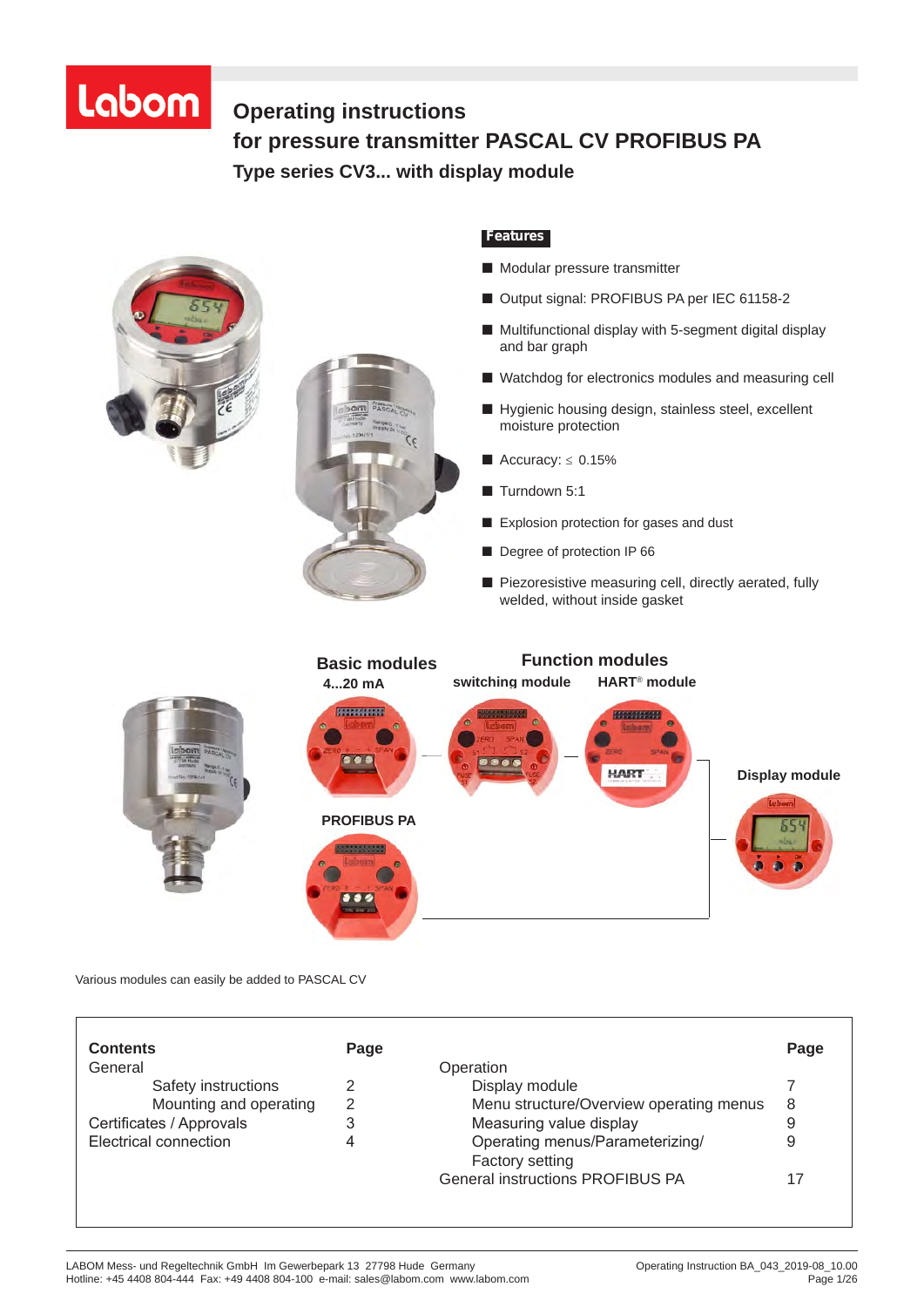#### *General*

These operating instructions refer to installation, commissioning, servicing and adjustment. Statutory regulations, valid standards, additional technical details in the relevant data sheet, details of the type plate and any additional certificates are to be observed along with these operating instructions.



# *Safety instructions*

- Installation, operation and maintenance of the instrument may be executed by authorized personnel, only, using suitable equipment.
- Warning: If the instrument is used incorrectly it is possible that serious injuries or damage can occur!
- **Prior to the disassembly of the pressure transmitter the impulse** ducts between the measuring transmitter and the process have to be locked and relieved from pressure.
- The standard nominal pressure rating and the permissible operating temperature of the gasket should be observed for all process connections. Operation outside the allowed nominal pressure rating, especially with clamp connections, is only possible with suitable clamps. In this case, note DIN 32676 for stipulations on heat resistance.
- **Pressure transmitters that are mechanically defective can cause** injuries or give rise to process faults. Suitable precautions should be taken to avoid this.

# *CE marking*

The CE marking on the instruments certifies compliance with valid EU directives for bringing products to market within the European Union. The following directives are met:

| <b>EMC</b> directives               | <b>EMC</b>  | 2004/108/EC |
|-------------------------------------|-------------|-------------|
| <b>Pressure Equipment Directive</b> | PFD.        | 97/23/EC    |
| Ex directive                        | <b>ATFX</b> | 94/9/EC     |



Electrical equipment in hazardous areas should only be installed and commissioned by competent personnel. Modifications to devices and connections destroy the operating safety, the exproofing and the guarantee. The limit values detailed in the EC Type-Examination Certificate of conformity are to be observed.

Certificate no. TÜV 04 ATEX 2387 X Ex-protection

intrinsically safe  $\langle \overline{x} \rangle$  II 1/2 G Ex ia IIC T4/T5/T6 Ga/Gb

Ex-protection dust  $\overline{\mathbb{Q}}$  II 2 G Ex ia IIC T4/T5/T6 Gb  $\langle \overline{\mathbb{E}} \rangle$  II 2 D Ex ia IIIC T xx °C Db

#### *Mounting and operating*

Details about electrical connection of the device see page 5-7.

General instructions for PROFIBUS PA see page 18. Mounting instructions for PROFIBUS PA see

- www.profibus.com (Downloads).
- Before mounting the instrument ensure that pressure range, overpressure resistance, media compatibility, thermostability and pressure port are suitable for the process at hand.
- Conduct process installation before electrical installation.
- Measuring instruments that should not have any oil or grease residues in the pressure port are marked "Free of oil and grease".
- Gaskets must be chosen that are suited to the process connection and resistant to the measured medium.
- Check for pressure tightness when commissioning the transmitter.
- Do not insulate the temperature decoupler, as this would reduce the decoupling effect. Follow DIN 32676.
- Wire up the instrument with power switched off.
- The housing in protection class IP66 consists of a two chamber system in which the measuring cell is aerated directly in relation to the environment by means of a PTFE filter system.
- The instrument can only be protected against electromagnetic interference (EMC) when the conditions for screening, earthing, wiring and potential isolation are met during installation.
- **The mounting position should be taken into consideration when** checking the zero output. Standard transmitters are adjusted at the factory for vertical mounting. Changes to the mounting position can cause zero shifts at pressure ranges < 2 bar. These drifts can be corrected by adjustment on site.
- When the instrument is opened any contact with the electrical connections can affect the signals. This situation can be avoided by switching off the supply voltage or by disconnecting the signal circuit.
- The types of protection IP66 are only achieved, when the threaded ring has been screwed tight after electrical connection/parameterization.
- **The instrument requires no maintenance**

#### *Instructions for the operation with diaphragm seal*

- $\blacksquare$  To avoid soiling and damage remove protective cap or wrapping in front of the separating diaphragm before mounting.
- Do not touch the flush mounted separating diaphragm, as there is a danger of deformation at measuring ranges to 10 bar / 150 psi. Instrument zero point and measuring characteristics could also be affected.
- Measuring instrument and diaphragm seal are a closed system and should not be separated.
- Avoid overtightening the process screw joints as this can result in zero displacements at the pressure transmitter (fixing error).
- When using systems with capillary for vacuum measurements always mount the pressure transmitter underneath the diaphragm seal. The instruments are set at the factory with pressure transmitter and diaphragm seal at the same height. Correct any differences in height between diaphragm seal and pressure transmitter arising from conditions on site on the pressure transmitter when placing the instrument into operation (see "Setting the measuring range"). When correcting for elevation be aware of the adjustment limits.
- Be sure to install and securely fasten the capillary to avoid vibrations. Roll up overlengths with a minimum radius of 50 cm. Shock and changes in temperature can impact on measurements.
- **Process** and ambient temperatures can cause zero displacements at the pressure transmitter with some system designs. We can supply you with an error analysis.

BTA-No. 43 Rev. 1F4 Page 2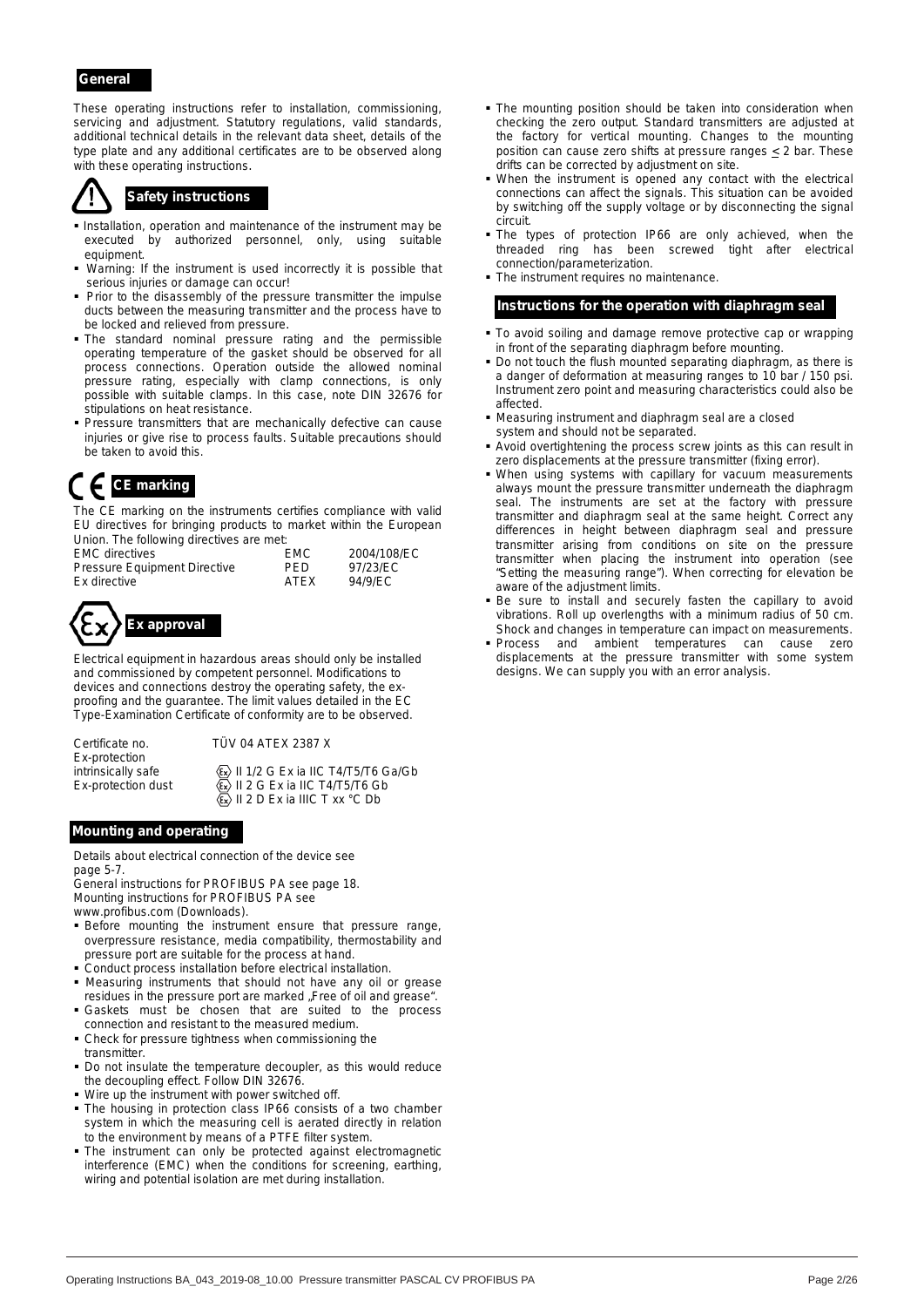#### *Certificates / Approvals*

| Interference emission | EN 55011 |
|-----------------------|----------|
| Noise immunity        | EN 61326 |

#### **Ex-approval**

The limit values detailed in the EC-Type Examination Certificate are to be observed!

EG-Type Examination

TÜV 04 ATEX 2387 X Type of ex-protection  $\langle x \rangle$  II 1/2 G Ex ia IIC T4/T5/T6 Ga/Gb  $\langle \overline{\mathbb{Q}} \rangle$  II 2 G Ex ia IIC T4/T5/T6 Gb  $\langle \overline{\mathbb{R}} \rangle$  II 2 D Ex ia IIIC Txx<sup>o</sup>C Db

Permissible temperatures for pressure transmitter with category II 1/2 G

| Temperature | Ambient     | Medium      |
|-------------|-------------|-------------|
| class       | temperature | temperature |
| T6.         | $-20+55$ °C | $-20+55$ °C |
| Т5          | $-20+80 °C$ | $-20+60$ °C |
| ГД          | $-20+85$ °C | $-20+60 °C$ |

Premissible temperatures for pressure transmitter with category II 2G

| Temperature | Ambient     | Medium      |
|-------------|-------------|-------------|
| class       | temperature | temperature |
| T6.         | $-20+55$ °C | -20+55 °C   |
| Т5          | $-20+80 °C$ | $-20+80$ °C |
| T4          | $-20+85$ °C | $-20+85$ °C |

#### Premissible temperatures for pressure transmitter with category II 2D

| Max. surface temperature | Ambient / Medium temperature |
|--------------------------|------------------------------|
| 65 °C                    | 40 $\degree$ C               |
| $85^{\circ}$ C           | 60 °C                        |
| 105 $\degree$ C          | 80 °C                        |
| 110 $\degree$ C.         | 85°C                         |

#### **Electrical data**

Sum of maximum values in the intrinsically safe circuits (acc. to IEC 60079-27;FRISCO)

 $U_i = 17,5 V$ 

 $L_i = 10 \mu H$ 

The effective internal capacitance is negligible small.

#### **Special conditions for safe use**

The pressure port of the pressure transmitter PASCAL CV type CVxx is allowed to be operated in an explosion hazardous atmosphere, which requires apparatus of the category 1, only if atmospheric conditions exist (Temperature from -20°C to 60°C, pressure from 0.8 bar to 1.1 bar).

The maximum surface temperature regarding dust explosion protection was determined without dust layer. Additional information has to be taken from EN 60079-14.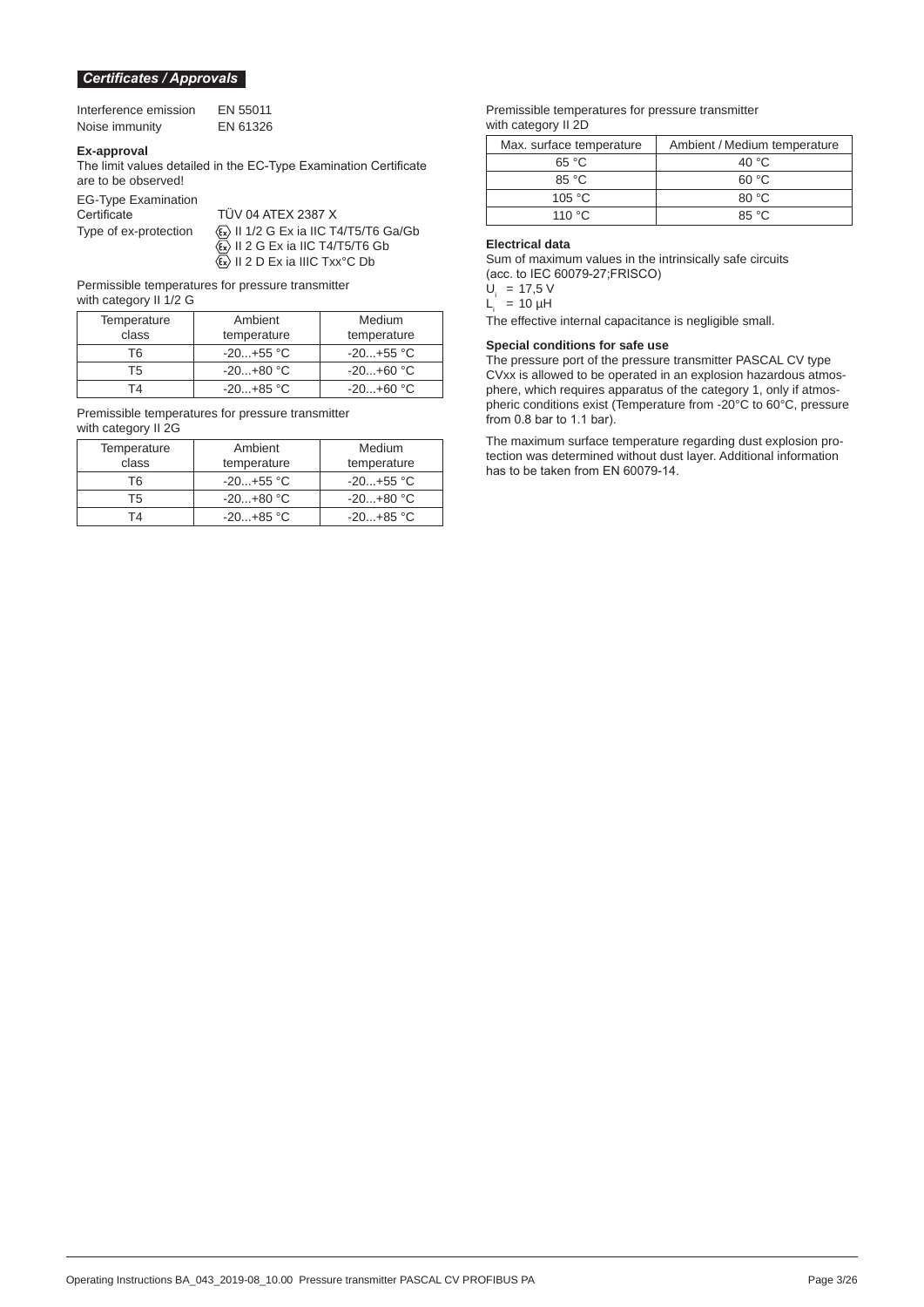#### *Electrical connection*

#### **General**

If you make electrical modifications to the device, add/remove a function module or connect electrical device leads, you must de-energize the device first.

If you open up the device you run the risk of interfering with the signals by making contact with the electrical connections. To avoid this, switch off the supply voltage or isolate the signal circuit.

#### **EMC interference immunity**

You can only protect against electromagnetic interference (EMC) by fulfilling the requirements for screening, grounding, wiring and potential isolation during installation and assembly.

To improve interference immunity please observe the following:

- lay signal cable so that it is isolated from all cables with voltages > 60 V
- use cable with twisted strands
- if possible, avoid installing the device near large electrical systems or use shielded cable
- use shielded cable to fully comply with the specification
- do not break or interrupt bus cable shielding
- Be sure to ground the shielding at each cable end. The cable between shielding and ground should be as short as possible
- When there are large differences in potential between different ground connection points, connect only one point to the ground reference plane. Connect all other shield ends to reference voltage across an RF capacitor. Solid dielectric, e.g. ceramic
	- capacitance ≤ 10 nF
	- dielectric strenght > 1500 V

Caution!

Please refer to PROFIBUS PA specification EN 50170 for more instructions on network layout and grounding.

#### **BUS-CABLE**

We recommend you use a shielded and twisted two-core cable.

The specifications below apply to installations in hazardous areas (EN 60079-27, FISCO):

- loop resistance (DC):  $15 150$  Ω/km
- inductance per unit length: 0.4 1 mH/km
- capacitance per unit length: 45...200 nF/km (including shield)

suitable cables (non-hazardous area):

- Siemens 6XV1830-5EH10 (violet)
- Belden 3076F (orange)

suitable cables (hazardous area):

Siemens 6XV1831-2A (blue)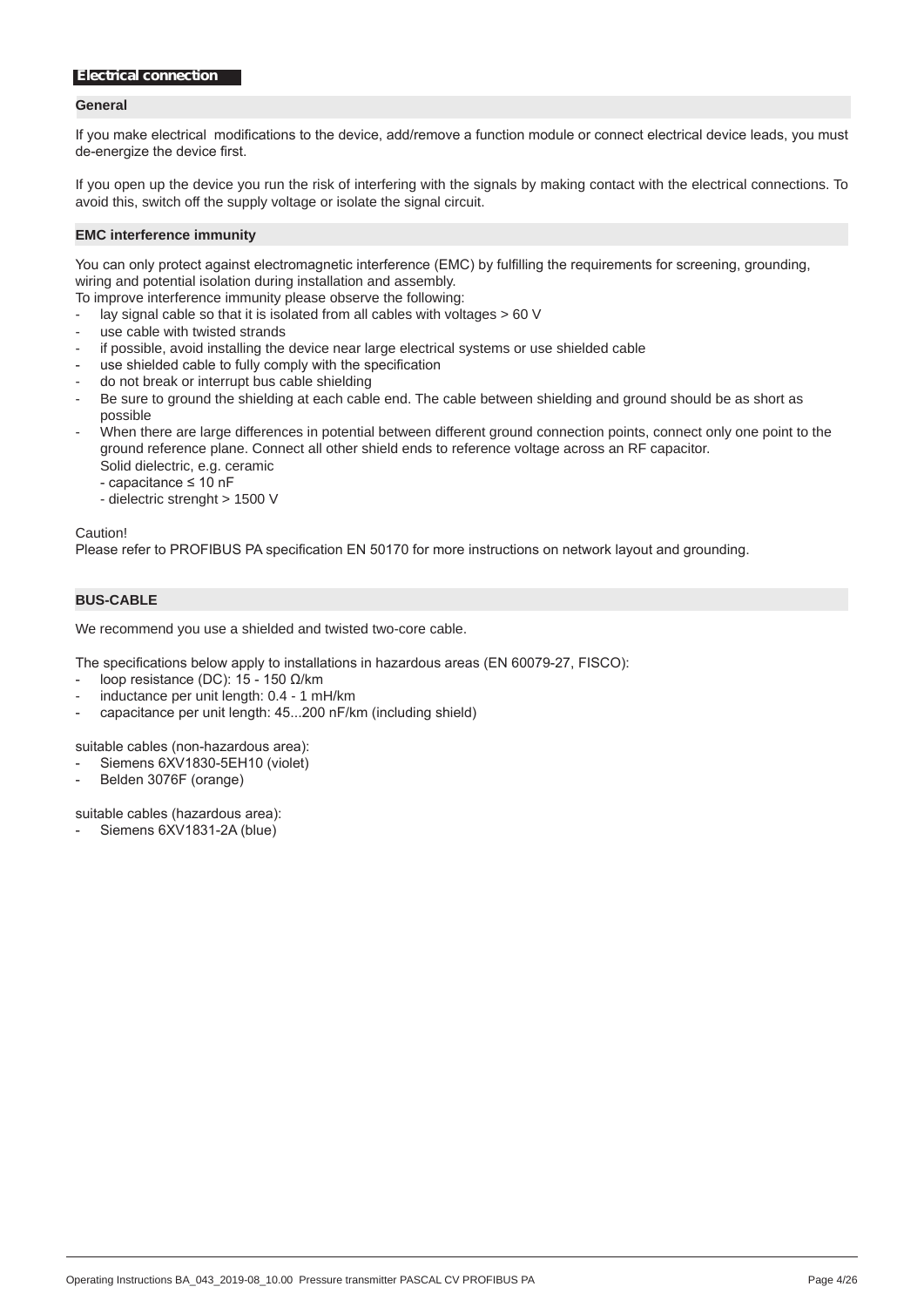#### **Connection the 4-pole M12x1 connector**

The PASCAL CV PROFIBUS PA version with M12 connector is supplied pre-wired. You can connect the device to the bus with a prefabricated cable or a self-fabricated connector.

#### **Preparing the cable:**



#### **Design of M12 x 1 circular connector**



- 1 Nut<br>2 Stra
- 2 Strain relief<br>3 Gasket
- **Gasket**
- 4 Shielding contact element Caution: the metal side (M) of the shielding contact element must point in the direction of the housing.
- 5 Housing

**Connection diagram** circular plug connector M12x1 View of pins and connector at device

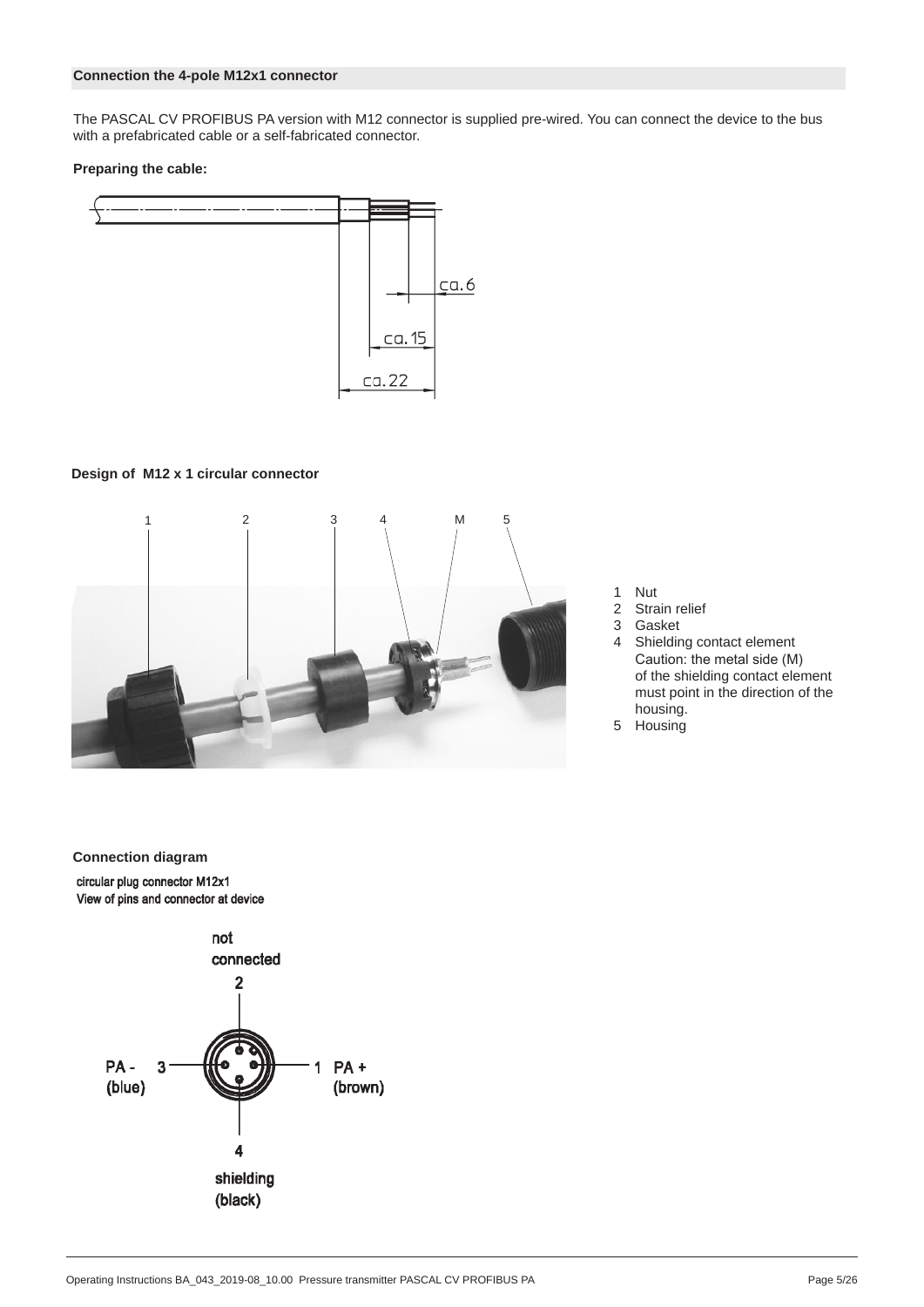#### **Connection cable gland M 16 x 1.5**





#### Preparing cable

- strip cable
- expose wire braid

#### Inserting the cable

- thread cable through union nut
- slip cable into clamping insert
- stretch and spread wire braid over clamping insert the wire braid must stretch approximately 2 mm beyond the O-ring



#### Fit thread adapter

- slip clamping insert into connecting piece



- tighten thread adapter

### **Connection diagram**

PROFIBUS PA-Module



Modules may only be exchanged/added when the power supply has been switched off!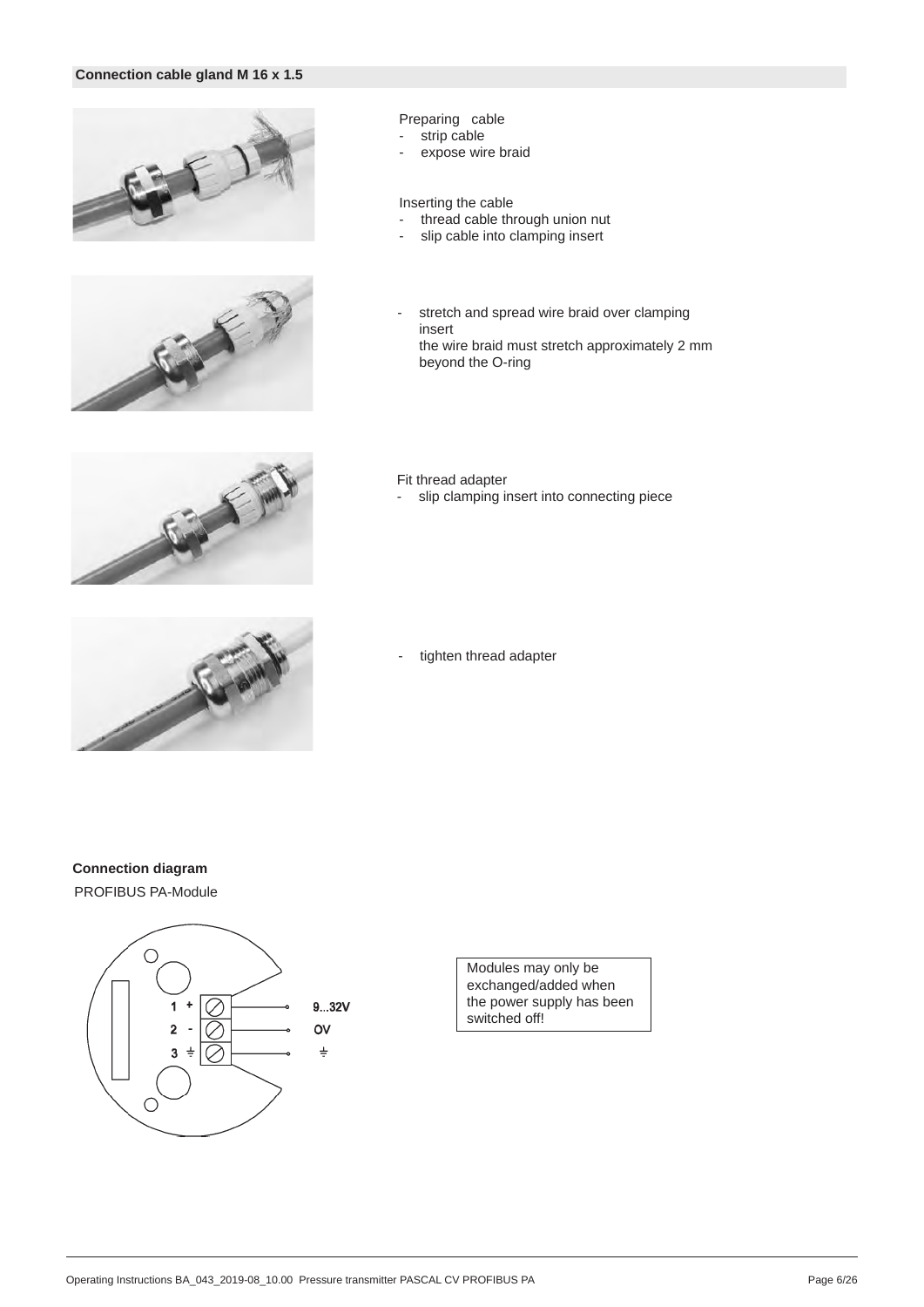# *Operation of pressure transmitter PASCAL CV with display module SW Rev. 1.1.4*

The standard factory setting for the display module can be found in the table on page 9.



#### **Meas. value display**

Display of the current measuring value (see page 9)

#### **Overpressure display**

If the pressure applying to the pressure transmitter exceeds the sensor limits, then the measuring value display begins to flash and an upward-pointing arrow  $\blacksquare$  appears on the display.

#### **Mode**

- $C =$  Change (input mode when changing a parameter)
- $I =$  Info (the ACTUAL value specified by the user)<br> $W =$  Warnings (Warning of critical states)
- Warnings (Warning of critical states)
- E = Error (error messages)

#### **Module mounting**

When mounting the modules, the screws should not be over-tightened. Modules may only be exchanged/added when the power supply has been switched off!

#### **Unit / text field**

Shows the physical unit or displays a text field

#### **Bar graph**

The bar graph shows the current pressure in all menus, based on the set measuring range.

If the level drops below the set measuring range, the zero point of the bar graph shifts to the right end of the scale and the progression of numbers moves to the left.

After the set measuring range is exceeded, no further changes are made.

#### **Controls**

The button function depends on the length of time the button is pressed

| "Short" function                                                     |               | : approx. 1 sec.                                                                                       |
|----------------------------------------------------------------------|---------------|--------------------------------------------------------------------------------------------------------|
| "Long" function                                                      |               | : approx. 10 sec.                                                                                      |
| Special button functions (irrespective of the position in the menu): |               |                                                                                                        |
| Left button                                                          | $\Rightarrow$ | allows you to switch from the current operating menu to the<br>next operating menu                     |
| Left and middle button "short"                                       | $\Rightarrow$ | Return to measuring value display<br>(also takes place if the buttons are not pressed after 5 minutes) |
| Left and right button "long"                                         | $\Rightarrow$ | Activate / deactivate write protection<br>(input locked / input active)                                |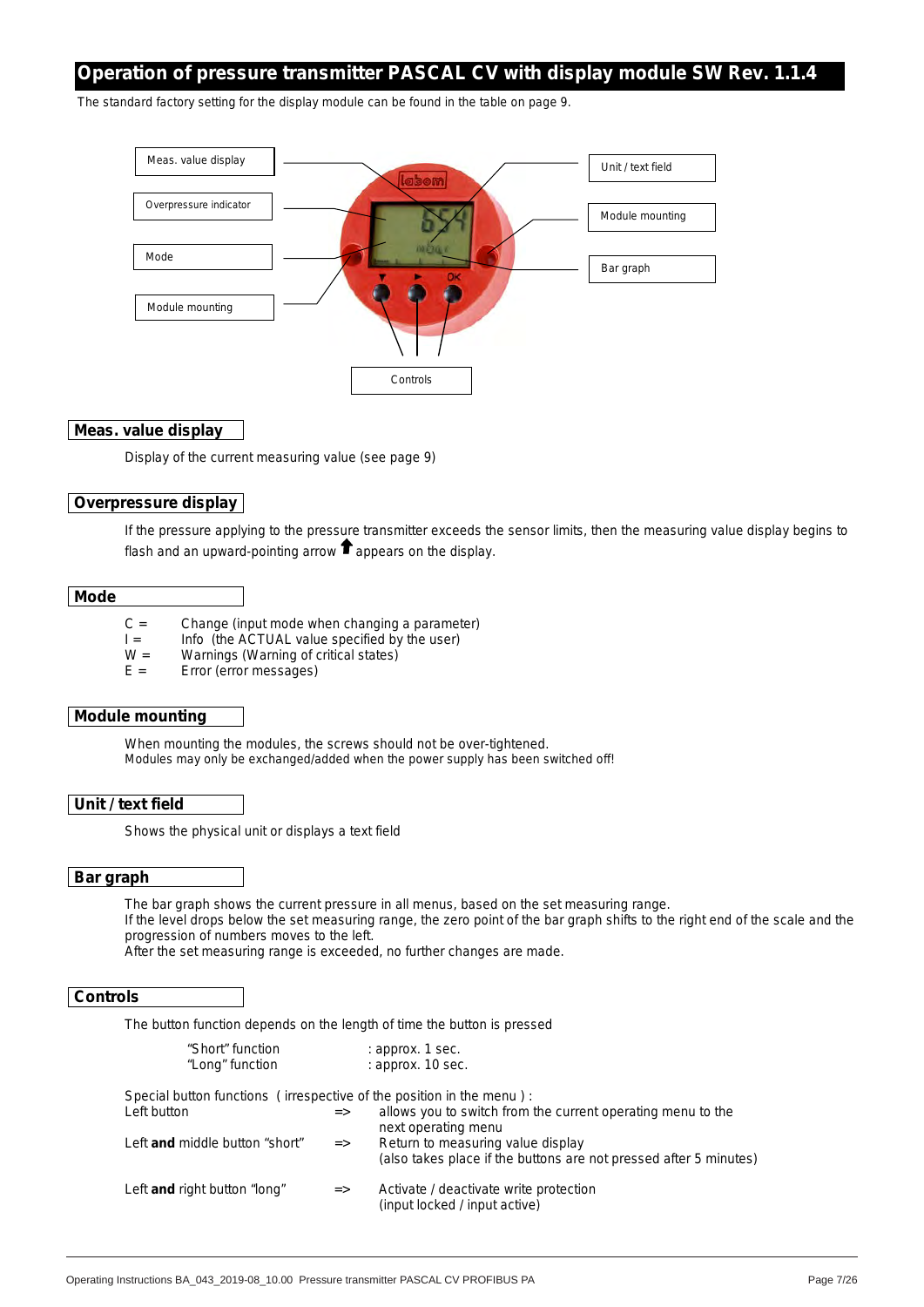### *Menu structure*

The transmitter is configured by means of an input menu with the following structure:



x) the left button allows you to switch from the current operating menu to the next operating menu.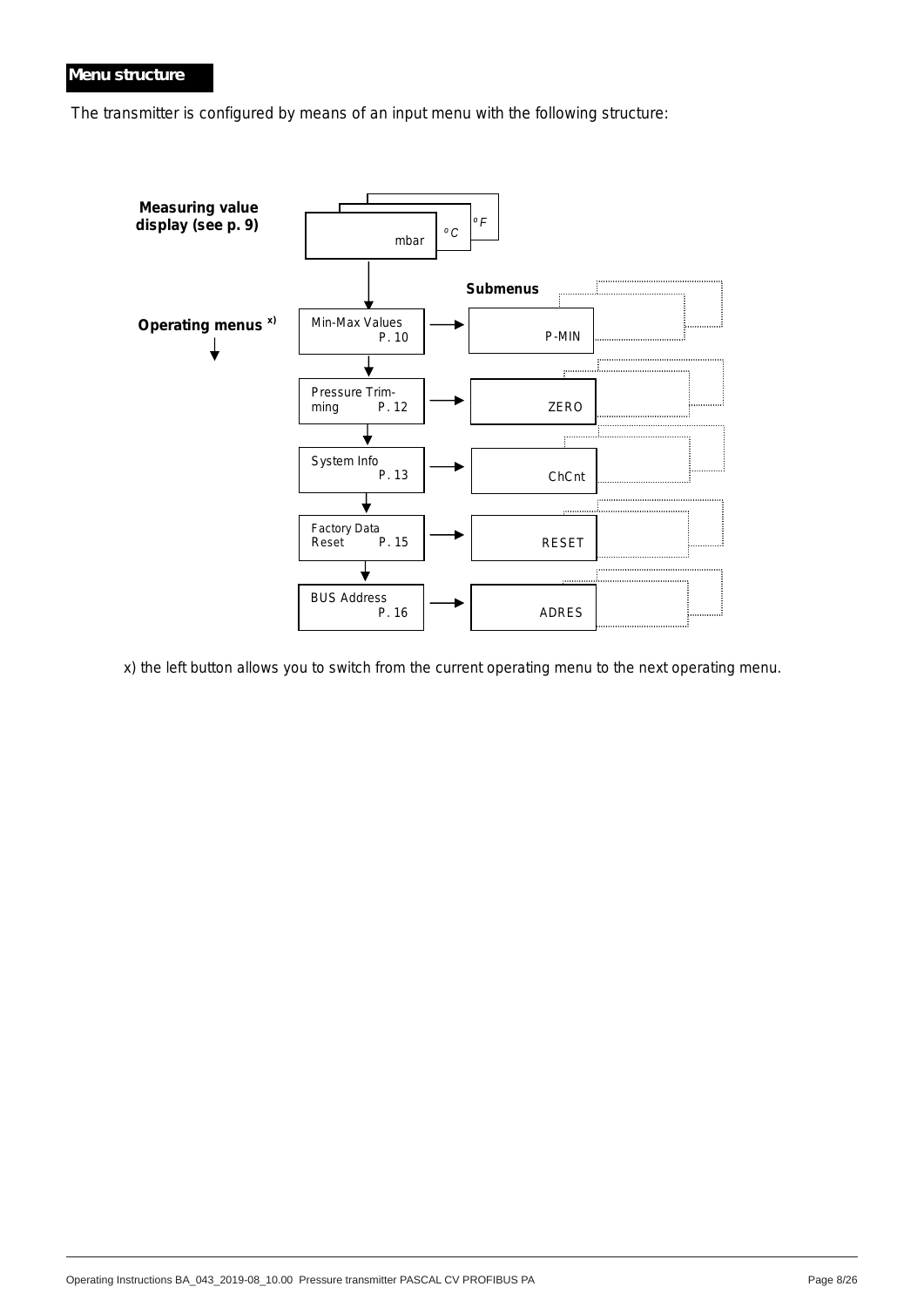# **1. Measuring value display**



# **2. Operating menus**

# **Operating menus and parameterizing Description of further function modules**

Please check the following table for further information concerning the operating menu of the display module (grey marked).

|                    | display of display | parameter                                       | baisc module PROFIBUS PA |                 |                   |            |  |  |
|--------------------|--------------------|-------------------------------------------------|--------------------------|-----------------|-------------------|------------|--|--|
| operating menus    | module             | variability                                     | standard                 | basic<br>module | display<br>module | <b>PDM</b> |  |  |
| min-max-values     | HI/LO              | pressure and temperature<br>resettable          |                          |                 | X                 | x          |  |  |
| pressure trimming  | <b>P-CAL</b>       | zero point -50+50 % o.n.<br>range -10+10 % o.n. |                          | x               | X                 | X          |  |  |
| system info        | <b>INFO</b>        | software, serial number<br>revision level       |                          |                 | $\boldsymbol{x}$  | x          |  |  |
| factory data reset | <b>RESET</b>       |                                                 |                          |                 | X                 | X          |  |  |
| <b>BUS address</b> | <b>BUS</b>         | 10126                                           | 126                      | W               | X                 | X          |  |  |
| write protection   |                    | ON, OFF                                         | <b>OFF</b>               | x               | X                 | X          |  |  |

 $x =$  configurable  $w =$  factory setting

BTA-No. 43 Rev. 1F4 Page 9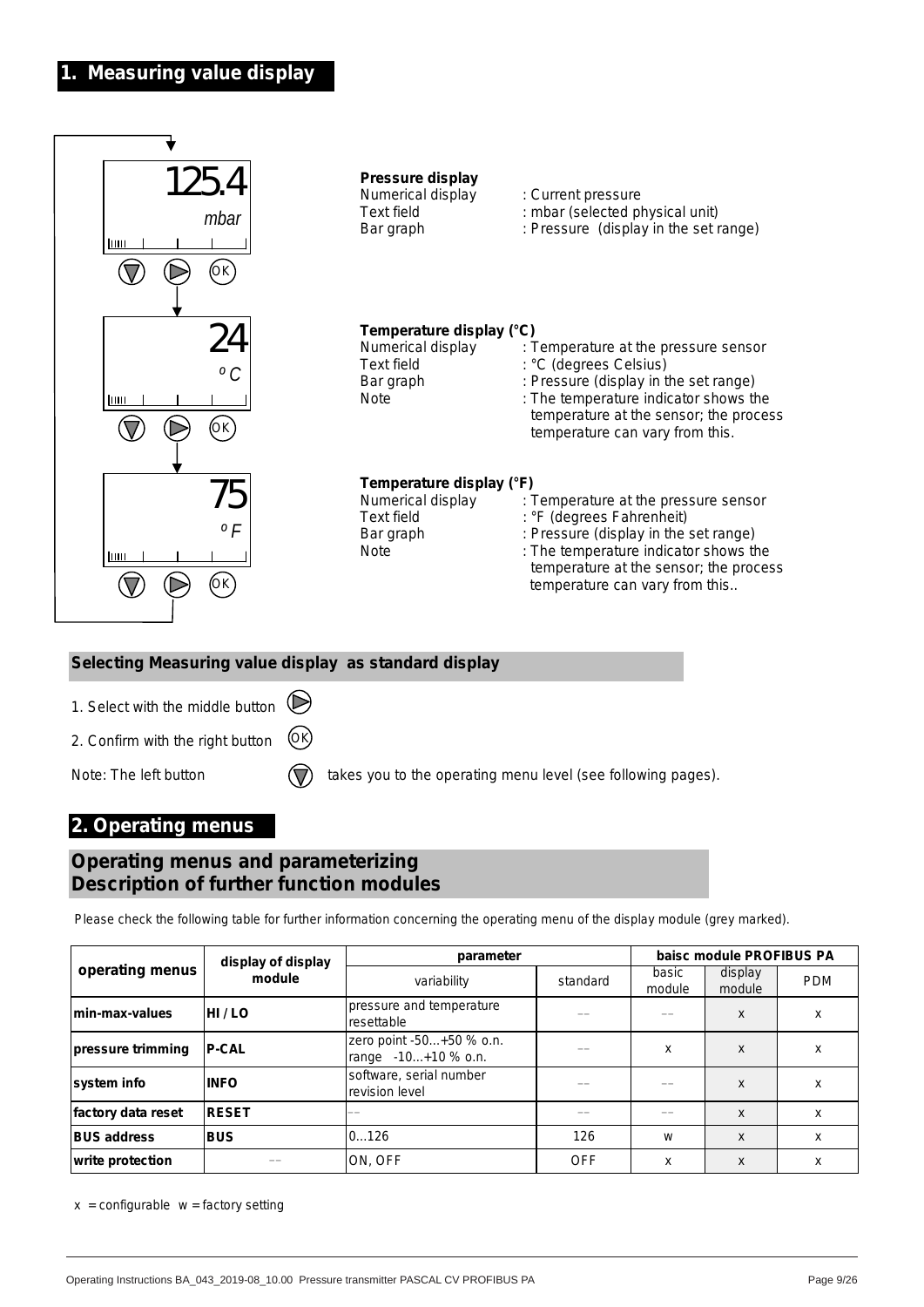## **2.1 Reading out / resetting Min-Max values (operating menu: Min-Max Values)**

The minimum and maximum pressure values (in the set unit, in this case *mbar*) and sensor temperature (in °*C*) can be read out and/or reset at this point.



*Continued on next page*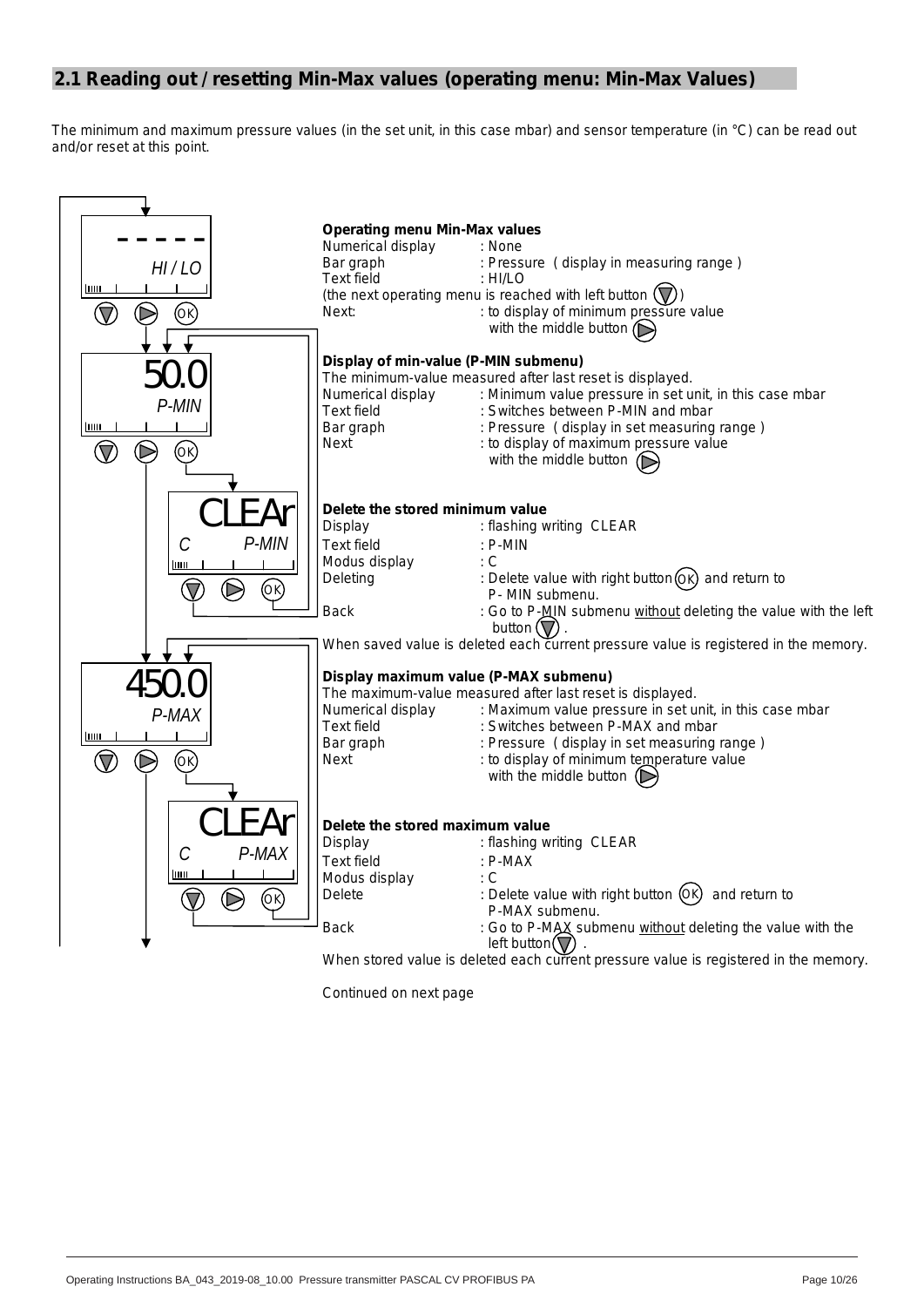# continued from page 11 **Reading out / resetting Min-Max values (operating menu: Min-Max Values)**



Skip back to the measuring value display: Press the left and middle buttons briefly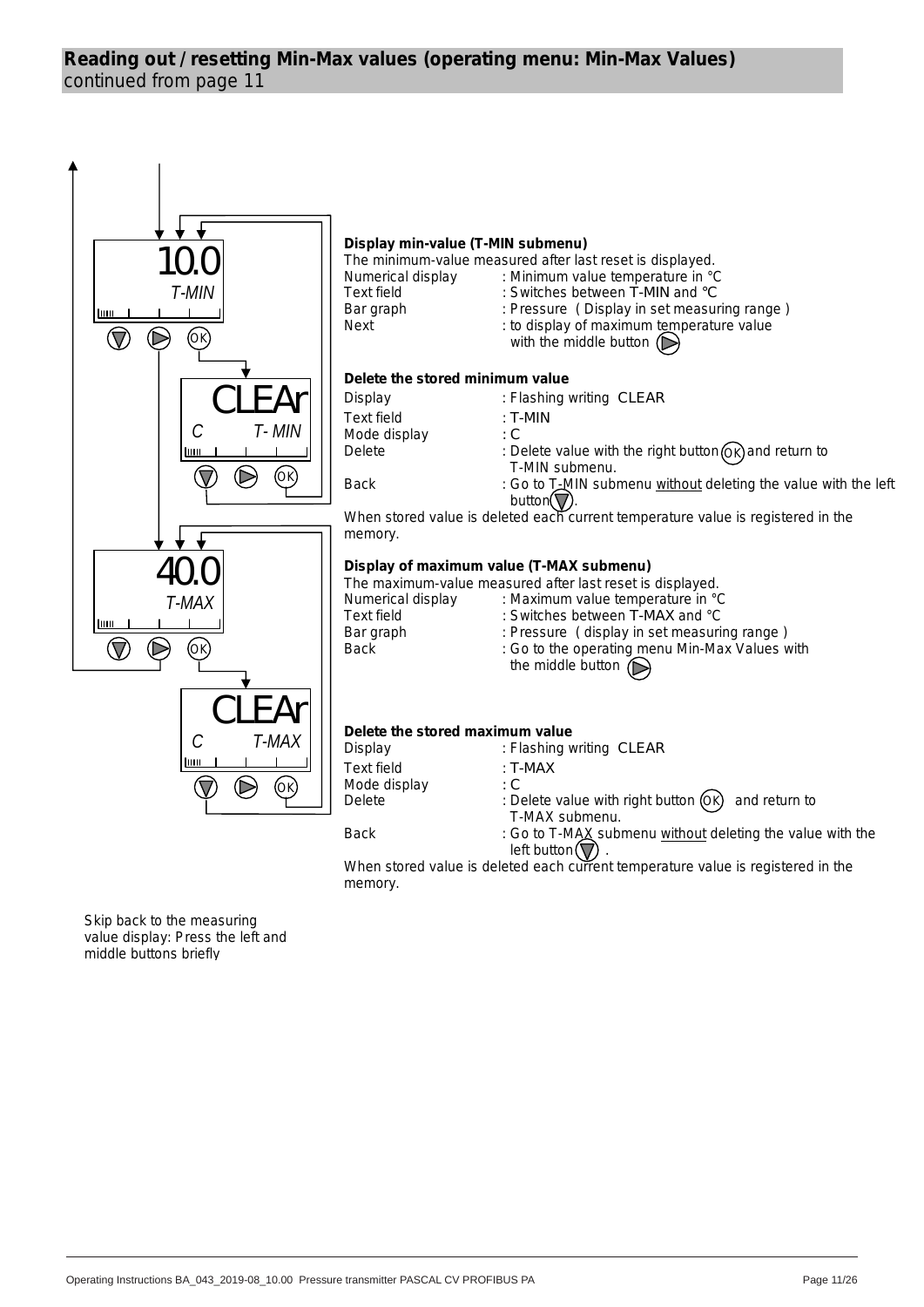## **2.2 Adjusting the measuring range limits (operating menu: Pressure Trimming)**

#### **Notes:**

The lower range limit and the upper range limit can be adjusted in this operating menu. In addition, it is also possible to correct errors caused by the installation position.

The beginning and end of measurement do not have to be adjusted at the lower range value or upper range value. Pressure specifications near these points can be approached and adjusted (example: containers that cannot be completely emptied). The suggested values for ZERO and SPAN are range limits; these can be changed to the actual pressure applied.

Notes:



Skip back to the measuring value display: Press the left and middle buttons briefly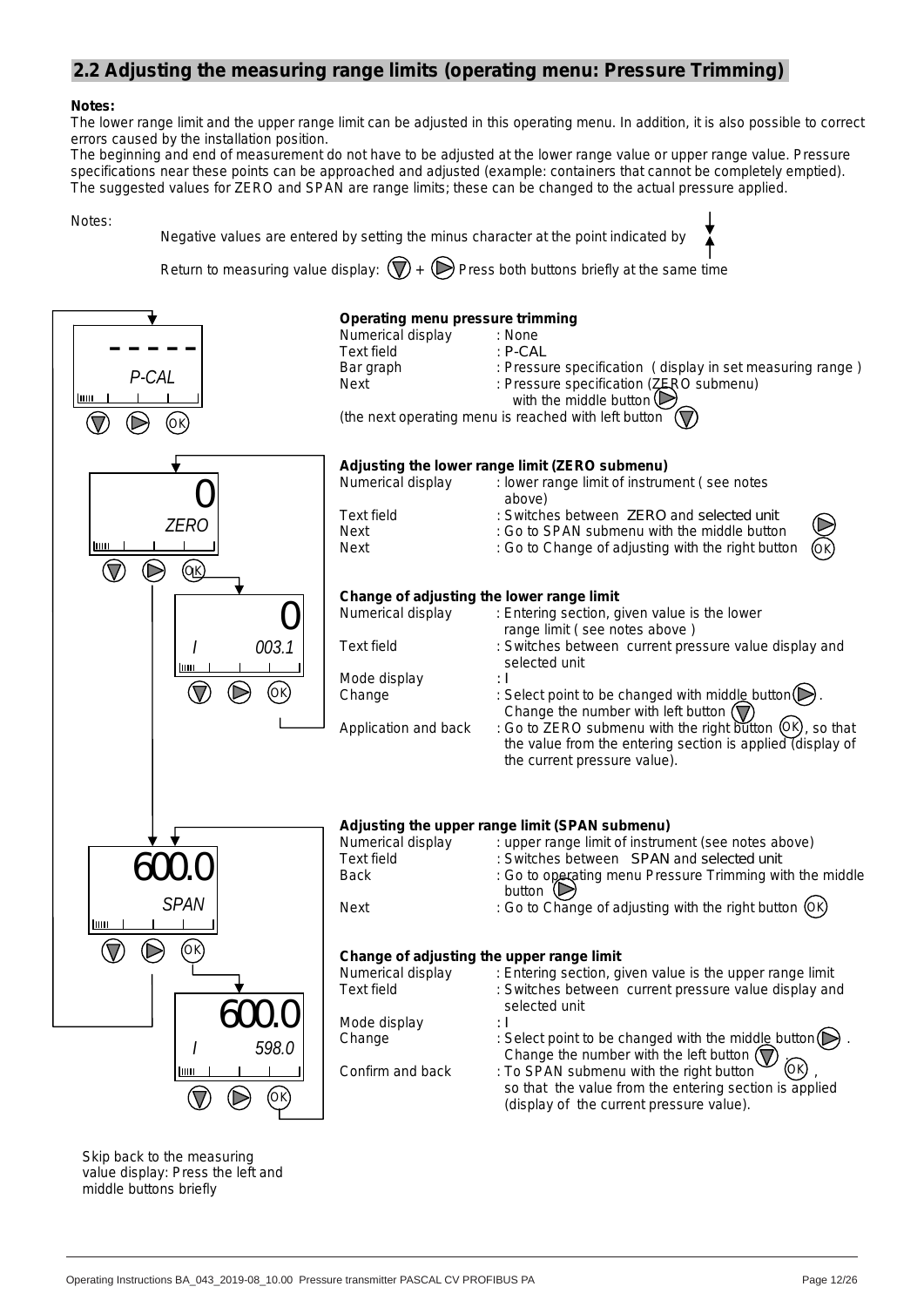# **2.3 Testing module compatibility (operating menu: System Info)**

#### **Notes :**

This menu can be used to test the hardware and software compatibility of the modules used. In addition, it entails an option for checking whether changes have been made on the basis of the parameter change number. Submenus are only displayed if the relevant module has been found.

- ChCnt : Total number of parameter changes<br>- SnBAS : Serial number of the basic module
- SnBAS : Serial number of the basic module<br>SnLCD : Serial number of the display modul
- SnLCD : Serial number of the display module<br>- "-O-K-" : Modules can work with each other
- "-O-K-" : Modules can work with each other
- "ERROR" : Module has been found but is incompatible
- "HwRev" : Hardware version of the corresponding module
- "SwRev" : Software version of the corresponding module
- SnSEN : Serial number of the sensor module

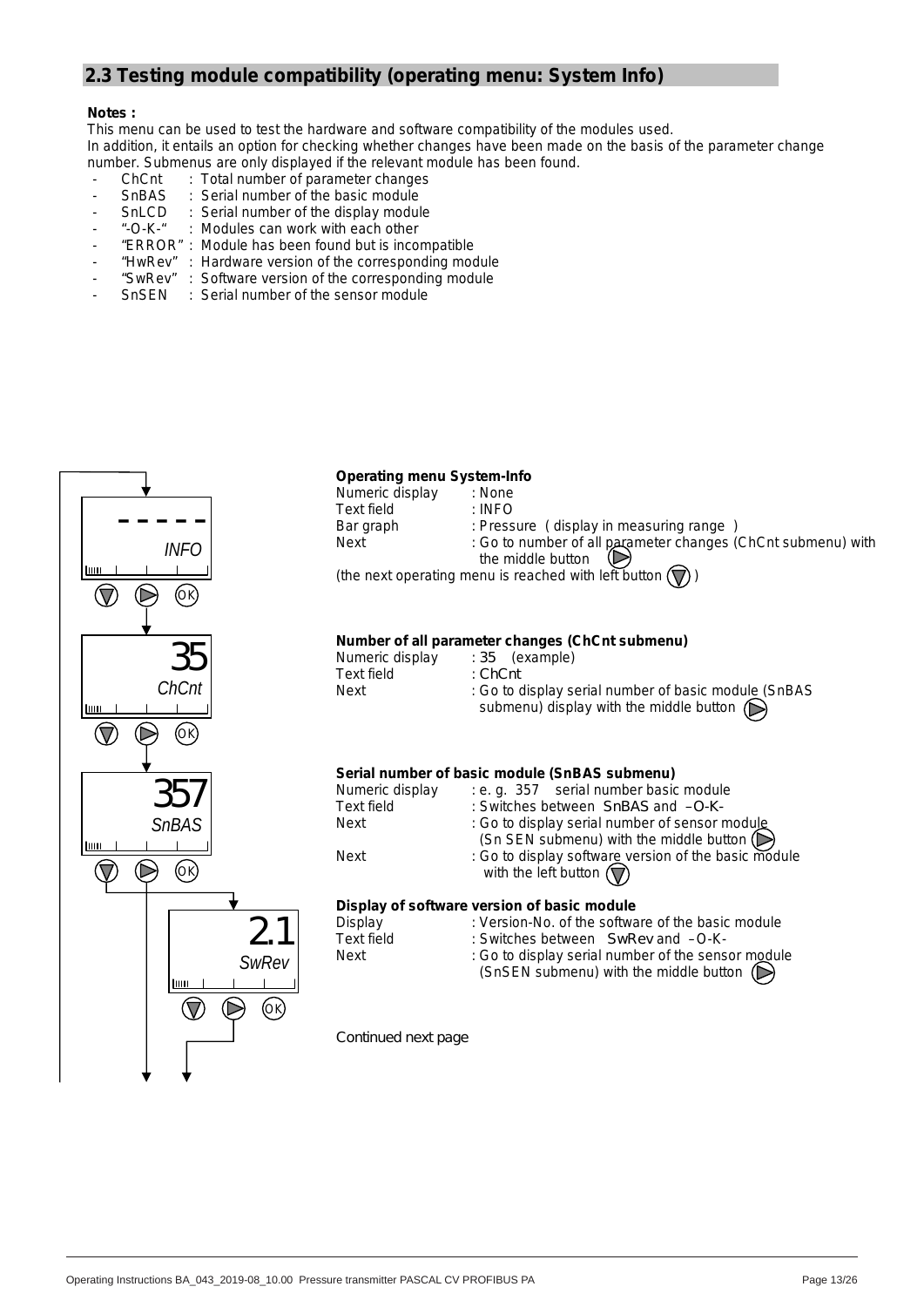### **Testing module compatibility (operating menu: System Info)** continued from page 14



*HwRev* Шщ  $(\nabla)$ ∩ OK

| Display    | : Version-No. hardware display module                       |
|------------|-------------------------------------------------------------|
| Text field | : Switches between HwRev and -O-K-                          |
| Back       | : Go to operating menu System-info with the middle button ( |

Skip back to the measuring value display: Press the left and middle buttons briefly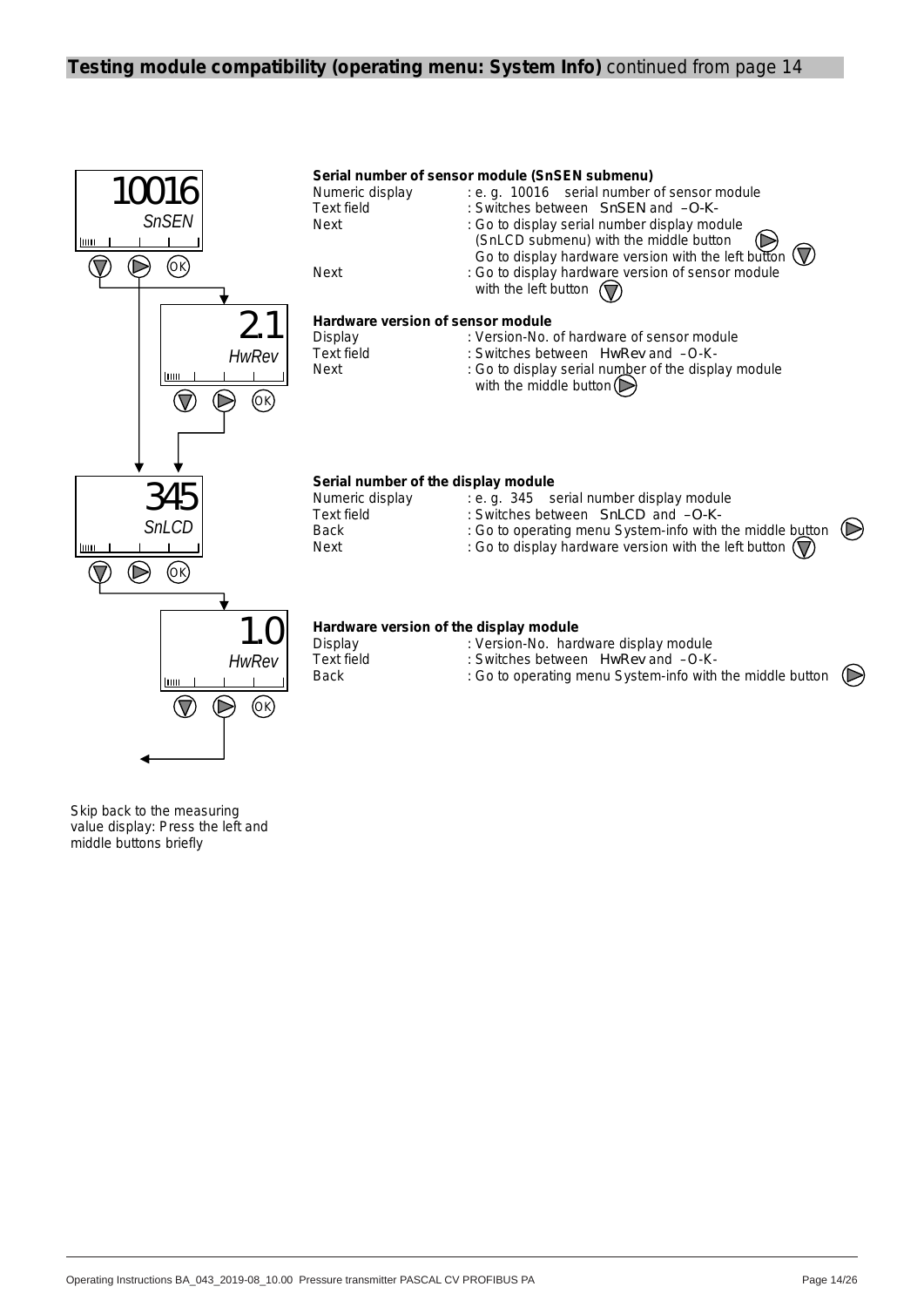### **2.4 Restoring the settings according to data sheet (operating menu: Factory Data Reset)**

#### **Notes:**

In the case of the factory data RESET all entered parameters are reset to the specification data sheet. The adjustment of the transmitter is reset to the factory setting. The transmitter executes a warmstart after the factory data has been restored, i.e. it is in Measuring value display mode.

#### **Note:**

- The IDENT\_NUMBER\_SELECTOR parameter is set to profile\_specific\_ident\_number.

- The bus address is not altered by the RESET.

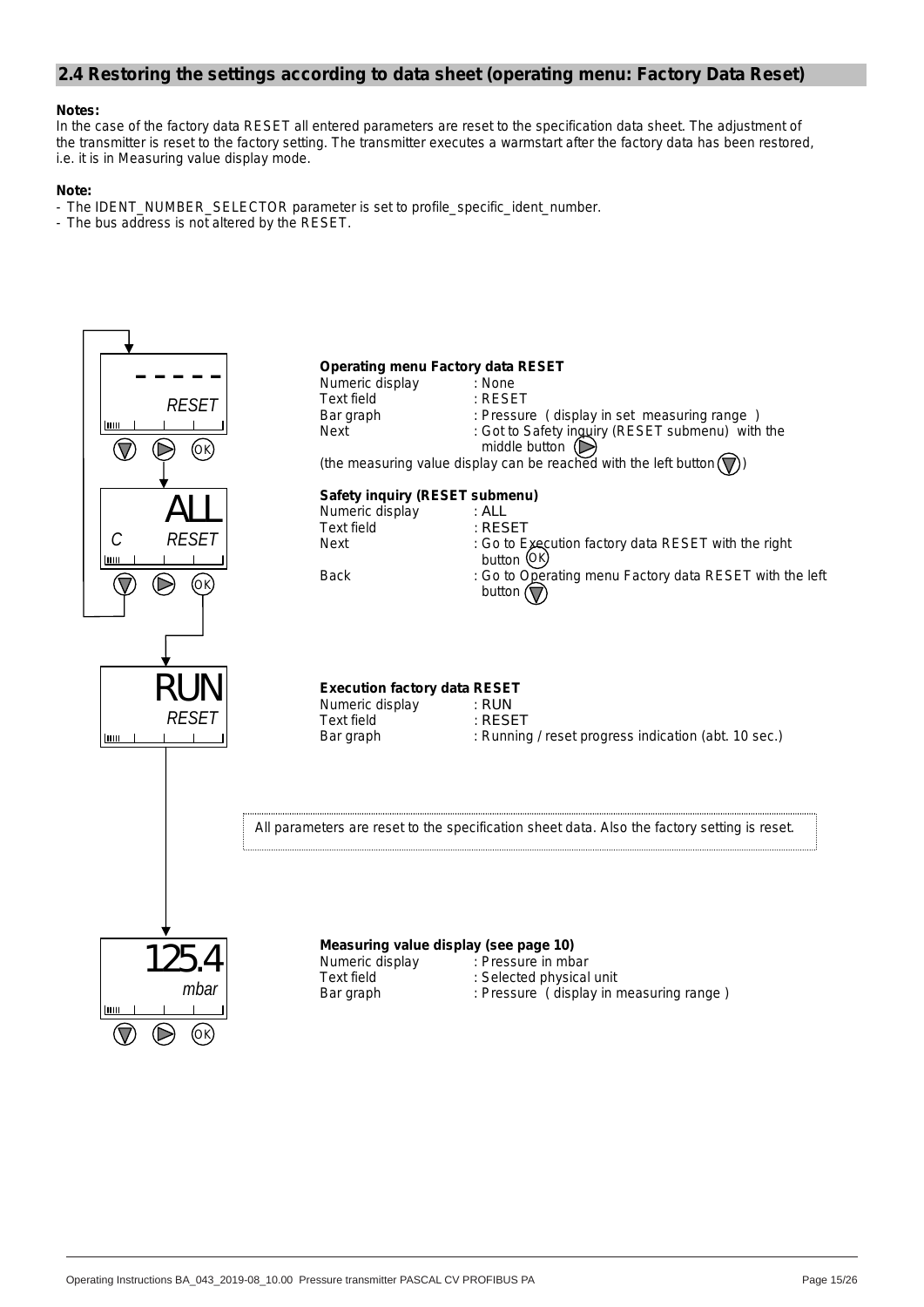# **2.5 Enter/change the PROFIBUS PA address (operating menu: BUS address)**

#### **Notes:**

Each PROFIBUS device must be assigned an address, as only measuring devices with correct addresses will be detected. Valid addresses lie in the range 0-126. Each address may only be assigned once in a PROFIBUS PA network. The devices are supplied ex works with address 126. The address can be used to set up a new device in an operational PROFIBUS PA network. After setup, the address should be changed. If an address greater than 126 is selected, it will be set to 126. There are two ways of changing the address:

- 1. via software with the help of a class 2 master (e.g. PDM)
- 2. with the help of the local LCD module (as described below)



Skip back to the measuring value display: Press the left and middle buttons briefly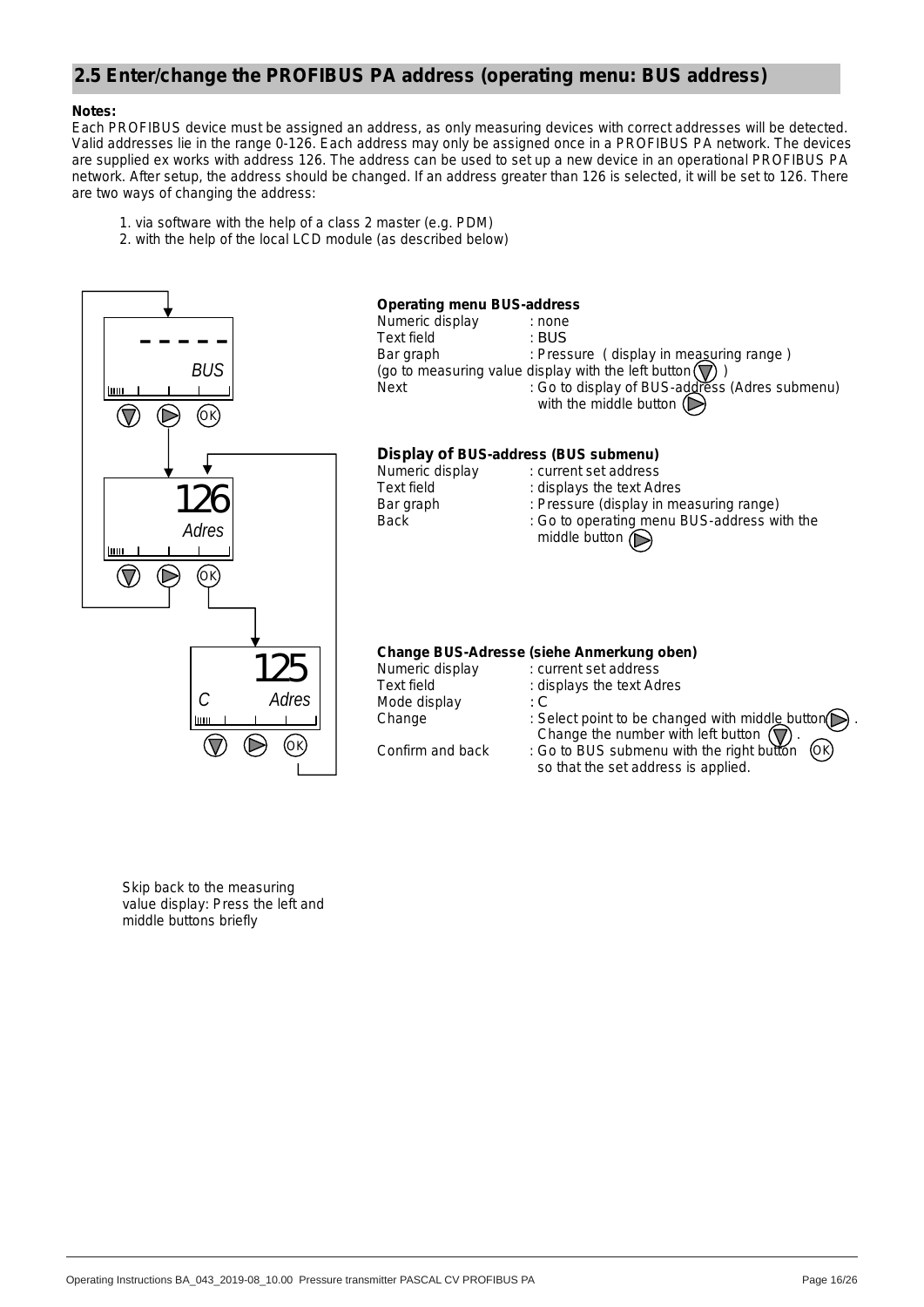#### *PROFIBUS PA*

#### **General functions and key benefits**

Signal conversion is the same for all variants. The pressure sensor converts the pressure to an electrical signal which is then processed by the micro-electronics and a digital PROFIBUS PA signal (complying with European standard IEC 61158) is output.

The key benefits are:

- saving on installation costs
- in-depth diagnostics with improvements in the availability of system components
- automatic updating of plant documentation
- system optimization during normal operation

#### **PROFIBUS PA transmission technologie**

PROFIBUS PA employs special transmission technology in line with the international standard IEC 61158-2 and thus meet the requirements of process automation and process technology. The low baud rate reduces the power loss when compared with PROFIBUS DP. This is an intrinsically safe technology that can be applied in explosion hazardous areas.

A terminating resistor must be fitted at both ends of the PA and DP bus systems.

#### **Topology**

The bus topology can be chosen at will. PROFIBUS uses a line structure. Network components such as couplers and repeaters serve to join together individual lines segments to form star/tree structures.

All types of field devices such as transmitters, actuators, analyzers etc. can be connected to PROFIBUS PA.

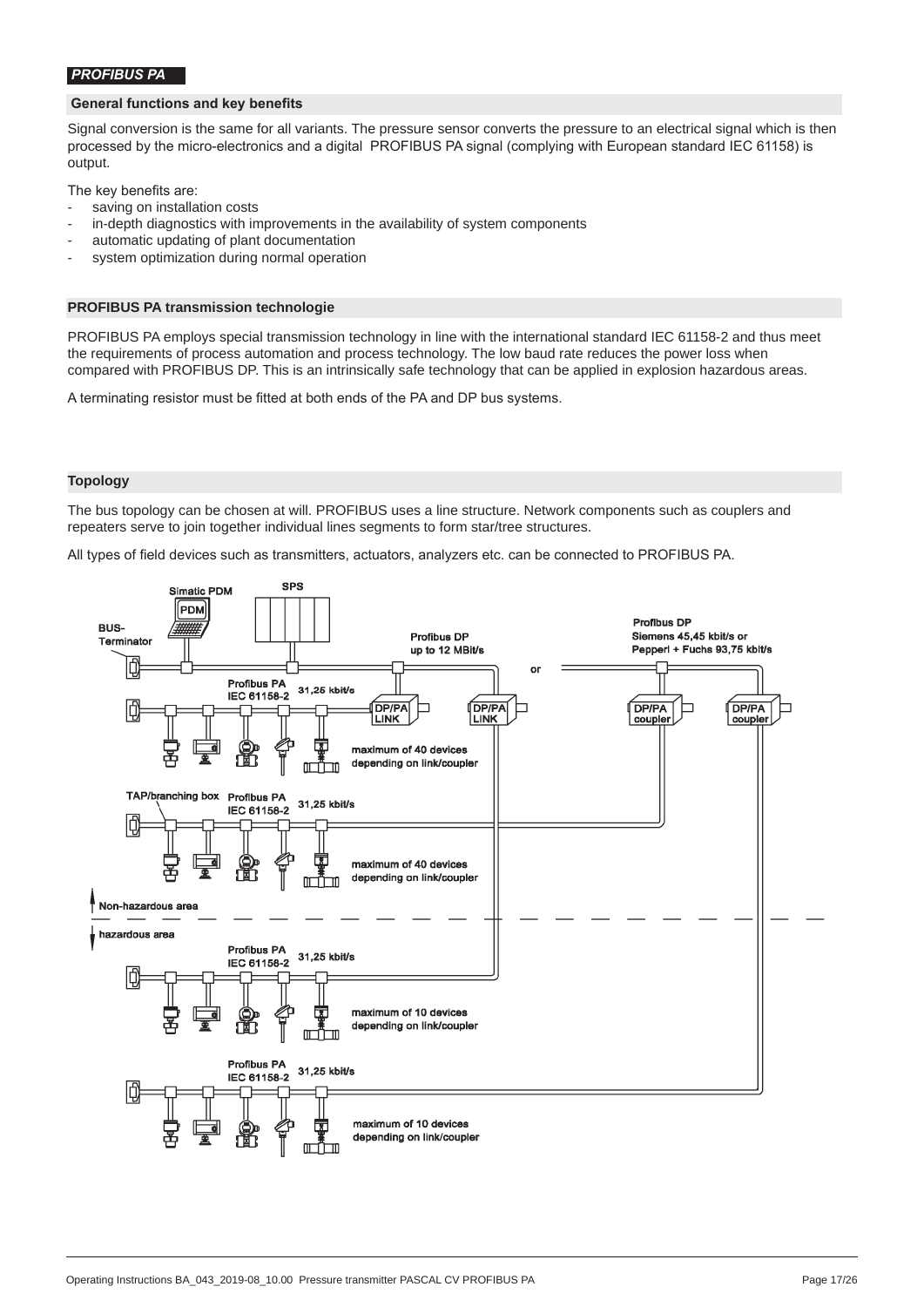#### **DP/PA-coupler and DP/PA link**

Depending on the number of PROFIBUS PA field devices in the automation system and depending on the required time response, a DP/PA coupler, or a more powerful DP/PA link for higher requirements, is deployed.

- **DP/PA link DP/PA coupler**
- communicates on the DP side at a high baud rate
- 
- 

- 
- couples DP + PA only<br>• the baud rate on the DP side is reduced ▪ communicates on the PA side at a low baud rate example: Siemens coupler 45.45 kBit/s ▪ converts the physics P&F coupler 93.75 kBit/s
	- converts the physics

The maximum number of devices that can be connected to a bus daisy-chain is determined by the sum of the maximum power consumption of the connected devices (as per standard - 10 mA per device) and the available current. A current reserve should be designed into the system for safety reasons. This should be done to prevent a defective device with increased power consumption from overloading the bus system and thus the power supply, and to prevent it disrupting communication with all operational slaves. The necessary level of current reserve is based on the current rise  $(I_{\text{E}})$  in case of malfunction as specified by the device manufacturer.

Please refer to the following documents for more information on the installation and layout of the PROFIBUS network:

- 1. Technical Guideline PROFIBUS PA User and Installation Guideline Version 2.2 February 2003 Order No: 2.092 PNO
- 2. PROFIBUS Recommended installation Version 1.0.6 May 2006 Order No: 8.021 PNO

Further information: www.profibus.com / Downloads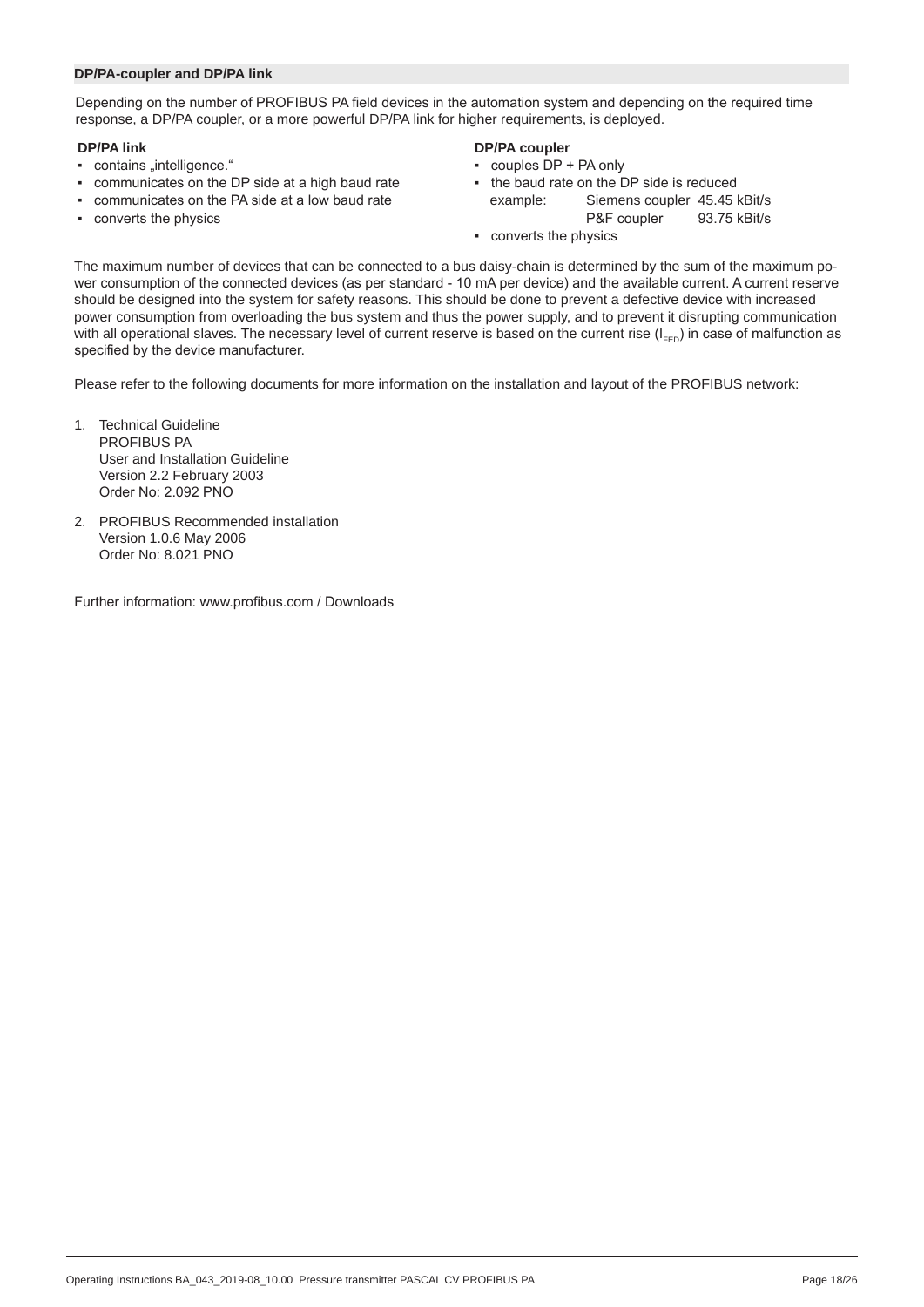

#### **Physical Block (PB)**

The physical block contains the characteristic data for a device (e.g. device name, manufacturer, version and serial numbers etc.). A device may only have one physical block.

#### **Transducer Block (TB)**

The TB contains all data needed to prepare the raw signal output from a sensor for transfer to a function block.

#### **Funktionsblock (FB)**

The FB contains all data needed for final preparation of a measured value before it is transmitted to the control system.

#### **Analog Input Block (AI)**

The AI sends the measured value received from the sensor or a TB after further preparation to the control system ("Input" as in "Input on the bus").

#### **Measured-value conditioning**

The measured value is prepared in the transducer block and passed to the LCD display module and to the function block. It is scaled in the function block and passed to the analog input block, where it is assigned a status. The PASCAL CV returns a measured value comprising a floating-point number (4 bytes) and associated quality display (1 byte). The status is encoded in accordance with the specification "PROFIBUS PA Profile for Process Control Devices." The status "measured value OK" is encoded as 0x80 (hexadecimal). The measured value is transmitted as a 32 bit floating-point number in IEEE-754 format.

#### **IEEE-754 Format**

| Byte n<br>Byte n <sup>*</sup> 1 |                         |     |                |                |       |                |     | Byte n <sup>*2</sup> |         |         |         |             |         |             |            | Byte n <sup>*</sup> 3 |       |          |           |          |          |     |     |                      |          |          |                 |          |     |     |                    |
|---------------------------------|-------------------------|-----|----------------|----------------|-------|----------------|-----|----------------------|---------|---------|---------|-------------|---------|-------------|------------|-----------------------|-------|----------|-----------|----------|----------|-----|-----|----------------------|----------|----------|-----------------|----------|-----|-----|--------------------|
| Bit                             | Bit                     | Bit | Bit            | Bit            | Bit   | Bit            | Bit | Bit                  | Bit     | Bit     | Bit     | Bit         | Bit     | Bit         | <b>Bit</b> | Bit                   | Bit   | Bit      | Bit       | Bit      | Bit      | Bit | Bit | Bit                  | Bit      | Bit      | Bit             | Bit      | Bit | Bit | Bit                |
|                                 | 6                       | 5   | $\overline{a}$ |                |       |                |     |                      |         | C       | 4       | J.          |         |             | 0          |                       |       | 5        | 4         |          |          |     |     |                      |          |          |                 |          |     |     |                    |
| VZ                              | הר                      | 26  | 2 <sub>5</sub> | 2 <sup>4</sup> | $2^3$ | 2 <sup>2</sup> | 21  | 20                   | $2 - 1$ | $2 - 2$ | $2 - 3$ | $\Omega$ -4 | $2 - 5$ | $2-6$       | $2 - 7$    | ′ -8                  | $2-9$ | $2 - 10$ | $\sim$ 11 | $7 - 12$ | $2 - 13$ |     |     | $7-14$ $7-15$ $7-16$ | $2 - 17$ | $7 - 18$ | $^{\circ}$ 2-19 | $2 - 20$ | 21  |     | $2^{2}$ 22 $2^{2}$ |
| Sig.<br>Bit                     | Significant<br>Exponent |     |                |                |       | Significant    |     |                      |         |         |         |             |         | Significant |            |                       |       |          |           |          |          |     |     |                      |          |          |                 |          |     |     |                    |

Value =  $(-1)^{VZ}$   $\bullet$  2<sup>(Exponent - 127)</sup>  $\bullet$  (1 + Significant)

Not all programmable controllers support the IEEE-754 format. In these cases a conversion block must be used or coded. You may have to re-arrange the byte order depending on the data format (most-significant-byte or least-significant-byte) used in the PLC (master).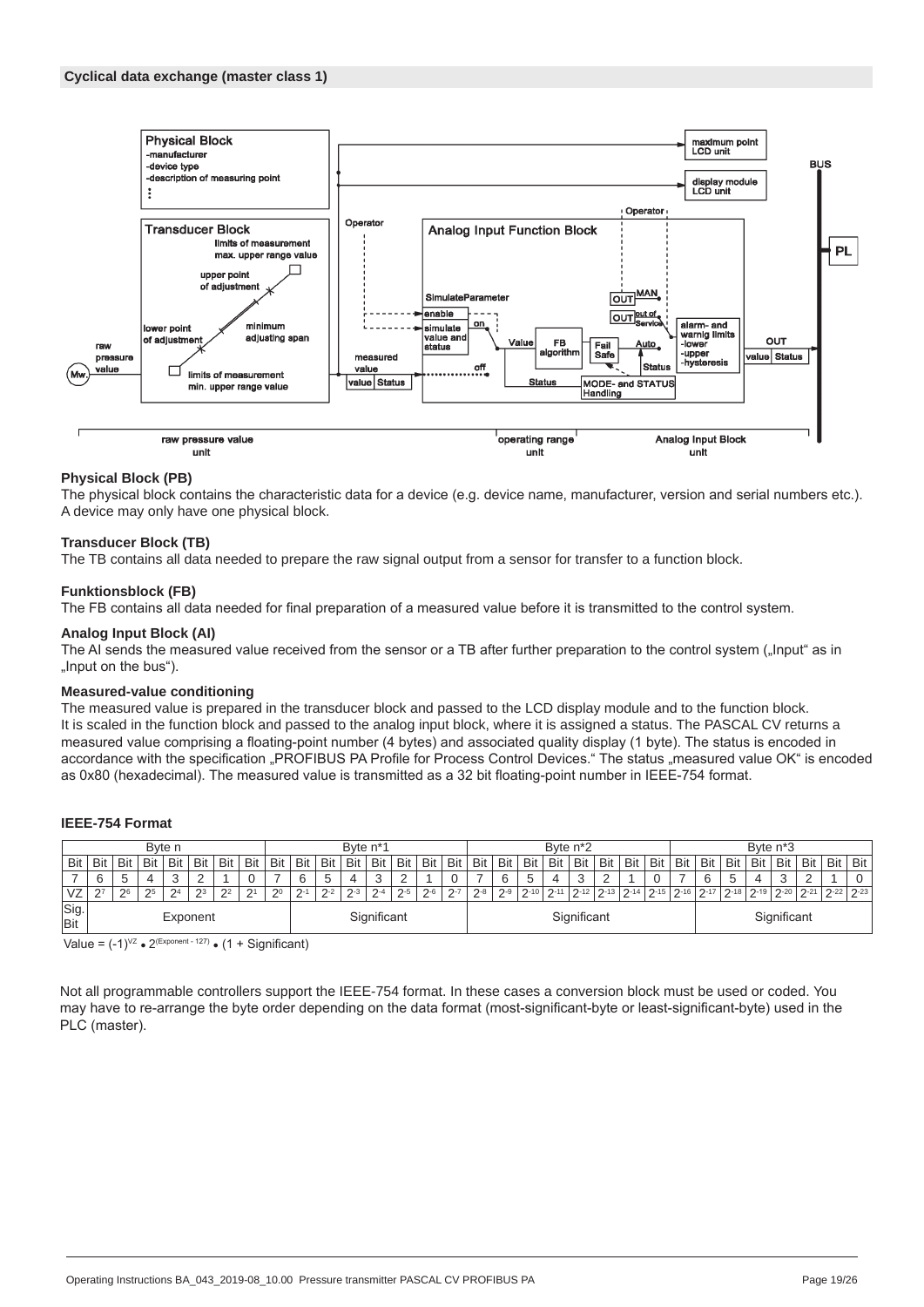| Status-<br>code | <b>Description as per PROFIBUS</b><br>norm   | <b>Possible cause</b>                                                                                                                                                                                                                                                                                                                                                        |
|-----------------|----------------------------------------------|------------------------------------------------------------------------------------------------------------------------------------------------------------------------------------------------------------------------------------------------------------------------------------------------------------------------------------------------------------------------------|
| 0x0F            | <b>bad</b> - device failure                  | - the basic electronics has been replaced<br>- there is no sensor connected<br>- sensor type is unknown<br>- display module is unknown or faulty<br>- no connection to sensor electronics<br>- configuration data in the sensor is invalid<br>- error in parameter data<br>- error in compensating data<br>- invalid serial number<br>- program execution error has occurred |
| 0x13            | <b>bad</b> - sensor failure                  | - measuring bridge faulty<br>- pressure is higher than data sheet spec.<br>- pressure is lower than data sheet spec.<br>- temperature sensor defective<br>- temperature at sensor higher than data sheet spec.<br>- temperature at sensor lower than data sheet spec.                                                                                                        |
| 0x1F            | <b>bad</b> - out of service                  | - appears when the AI block is not executed<br>e.g.: target mode of AI block is set to "out of service"                                                                                                                                                                                                                                                                      |
| 0x44            | uncertain - last useable value               | measured value invalid, latest valid measured value is used.<br>Appears when a sensor or device error has occurred and<br>AI parameter FSAVE_TYPE is set to 1.                                                                                                                                                                                                               |
| 0x48            | uncertain - substitute-set                   | measured value faulty, default value is used.<br>Appears when a sensor or device error has occurred and<br>AI parameter FSAVE_TYPE is set to 0.<br>The FSAVE_VALUE value stored in the AI parameter is used as<br>measured value.                                                                                                                                            |
| 0x4C            | uncertain - initial value                    | no valid measured value is available.<br>This situation occurs when the device is switched on<br>during start-up.                                                                                                                                                                                                                                                            |
| 0x80            | good - ok                                    | measured value is OK                                                                                                                                                                                                                                                                                                                                                         |
| 0x84            | good - update event                          | appears when a permanent parameter<br>in the AI block in the device is changed. Is reset after 10 sec.                                                                                                                                                                                                                                                                       |
| 0x89            | good - active advisory alarm<br>low limited  | lower warning limit undershoot                                                                                                                                                                                                                                                                                                                                               |
| 0x8A            | good - active advisory alarm<br>high limited | upper warning limit overshoot                                                                                                                                                                                                                                                                                                                                                |
| 0x8D            | good - active critical alarm<br>low limited  | lower alarm limit undershoot                                                                                                                                                                                                                                                                                                                                                 |
| 0x8E            | good - active critical alarm<br>high limited | upper alarm limit overshoot                                                                                                                                                                                                                                                                                                                                                  |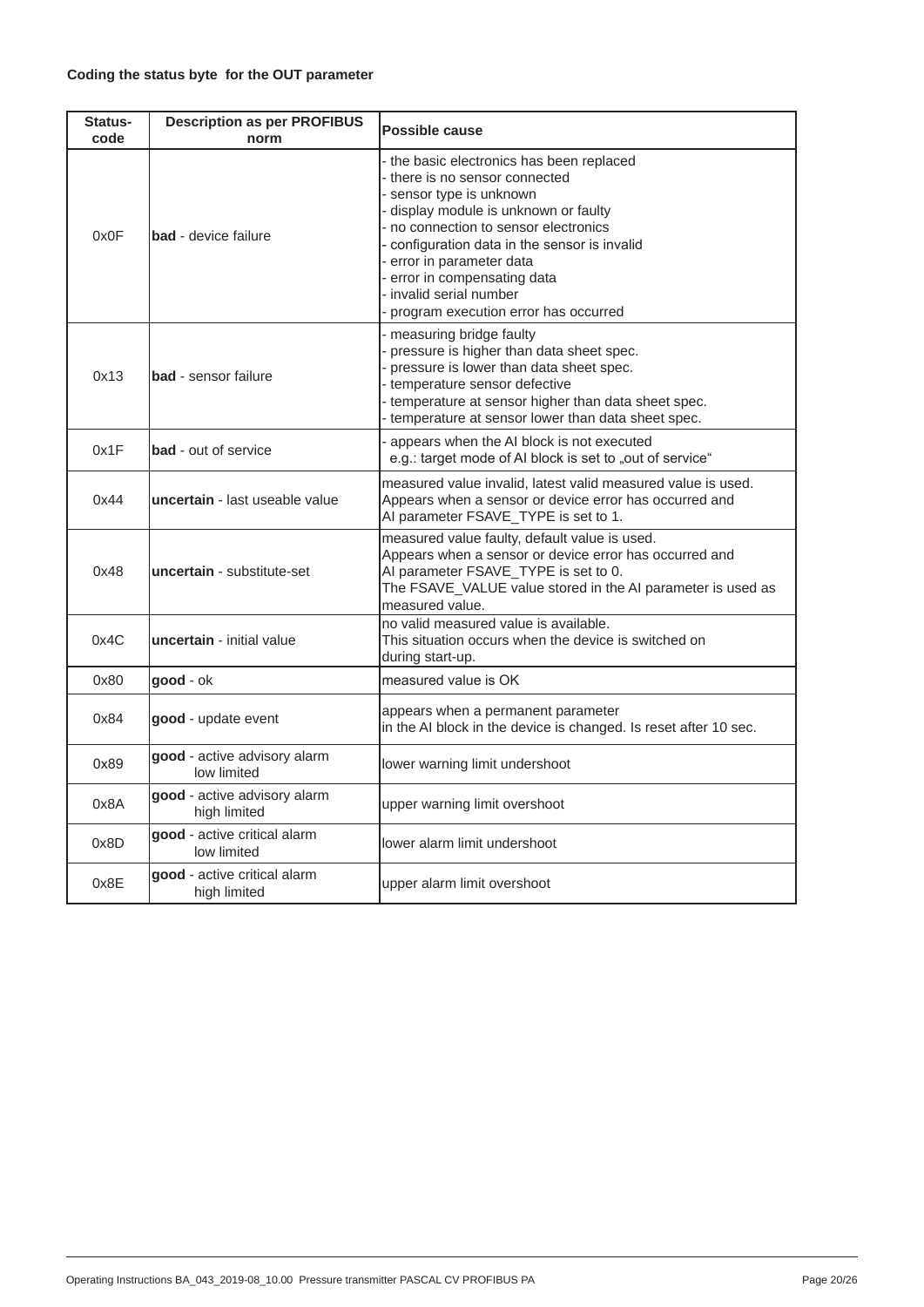#### **Acyclical data exchange (master class 2)**

Device parameters in the physical, transducer and analog input blocks may be accessed with the acyclical service. A programmable PC with Simatic PDM is a class 2 master.

The following parameters are defined in PASCAL CV PA:

| Parameter                           | Value                                  | Unit | <b>Status</b> |
|-------------------------------------|----------------------------------------|------|---------------|
| PASCAL CV31xx PA                    |                                        |      |               |
| » Identification                    |                                        |      |               |
| » » Operation Unit                  |                                        |      |               |
| TAG                                 | PASCAL CV                              |      | loaded        |
| Descriptor                          |                                        |      | loaded        |
| Message                             |                                        |      | loaded        |
| » » Device                          |                                        |      |               |
| Manufacturer                        | LABOM                                  |      | loaded        |
| Product designation                 | PASCAL CV31xx PA                       |      | loaded        |
| Device Serial Number                | 0000000/00/016                         |      | loaded        |
| <b>Basis Serial Number</b>          | 800015                                 |      | loaded        |
| Software Revision                   | 1.0.0                                  |      | loaded        |
| Firmware-Version                    | 1.1.4                                  |      | loaded        |
| <b>Hardware Revision</b>            | 1.0.0                                  |      | loaded        |
| Profil Revision                     | 3.0                                    |      | loaded        |
| Static Revision No.                 | 5                                      |      | loaded        |
| <b>PROFIBUS Ident Number</b>        | Manufacturer specific                  |      | loaded        |
| <b>Installation Date</b>            | 12.07.2005                             |      | loaded        |
| Sensor Type                         | Gage 16 bar                            |      | loaded        |
| <b>Sensor Serial Number</b>         | 10396                                  |      | loaded        |
| <b>HW Write Protection</b>          | not HW write protected                 |      | loaded        |
| <b>Write Locking</b>                | not write protected                    |      | loaded        |
| » Input                             |                                        |      |               |
| » » Transducer Block 1              |                                        |      |               |
| Static Revision No.                 | 5                                      |      | loaded        |
| <b>Transmitter Type</b>             | Pressure                               |      | loaded        |
| » » Measuring Limits                |                                        |      |               |
| Unit Pressure Raw Value             | bar                                    |      | loaded        |
| Lower Value Min                     | $-1.05$                                | bar  | loaded        |
| <b>Upper Value Max</b>              | 16.8                                   | bar  | loaded        |
| » » » Working Range                 |                                        |      |               |
| Unit                                | bar                                    |      | loaded        |
| » » » Process Value Scale           |                                        |      |               |
| Lower Value                         | $-1.000$                               | bar  | loaded        |
| <b>Upper Value</b>                  | 16.000                                 | bar  | loaded        |
| » » Characterization                |                                        |      |               |
| <b>Characterization Type</b>        | Linear                                 |      | loaded        |
| » » » Sensor Temperature            |                                        |      |               |
| <b>Temperature Unit</b>             | °C                                     |      | loaded        |
| » » » Peak values (max values)      |                                        |      |               |
| Pressure Value Min                  | $-0.01$                                | bar  | loaded        |
| Pressure Value Max                  | 15.80                                  | bar  | loaded        |
| Sensor Temperature Min              | 22.83                                  | °C   | loaded        |
| Sensor Temperature Max              | 25.27                                  | °C   | loaded        |
| » Output                            |                                        |      |               |
| » » Function Block 1 - Analog input |                                        |      |               |
| Static Revision No.                 | 20                                     |      | loaded        |
| Unit                                | bar                                    |      | loaded        |
| <b>Filter Time Const</b>            | 0                                      | S    | loaded        |
| » » Batch Information               |                                        |      |               |
| Batch ID                            | 0                                      |      | loaded        |
| <b>Batch Unit</b>                   | 0                                      |      | loaded        |
| <b>Batch Operation</b>              | 0                                      |      | loaded        |
| <b>Batch Phase</b>                  | 0                                      |      | loaded        |
| » » » Output scale                  |                                        |      |               |
| Lower Value                         | $-1.000$                               | bar  | loaded        |
| <b>Upper Value</b>                  | 16.000                                 | bar  | loaded        |
| » » » Output Limits                 |                                        |      |               |
| Lower Limit Alarm                   | $-1.000$                               | bar  | loaded        |
| Lower Limit Warning                 | $-0.800$                               | bar  | loaded        |
| <b>Upper Limit Warning</b>          | 14.000                                 | bar  | loaded        |
| <b>Upper Limit Alarm</b>            | 16.000                                 | bar  | loaded        |
| <b>Limit Hysteresis</b>             | 0.010                                  | bar  | loaded        |
| » » » Fail Safe Mode                |                                        |      |               |
| Fail Safe Mode                      | Default value is used as output value. |      | loaded        |
| Fail Safe Default Value             | 8                                      |      | loaded        |
| » » Human Interface                 |                                        |      |               |
| <b>Decimal Point</b>                | 3                                      |      | loaded        |
| » Human Local Interface             |                                        |      |               |
| <b>LCD Present</b>                  | <b>LCD</b> present                     |      | loaded        |
| <b>LCD Serial Number</b>            | 301281                                 |      | loaded        |
| <b>LCD Unit</b>                     | bar                                    |      | loaded        |
| <b>Local Operation</b>              | Enabled                                |      | loaded        |
| » Operating conditions              |                                        |      |               |
| » » Sensor Calibration              |                                        |      |               |
| Lower Calibration Point             | 0                                      | bar  | loaded        |
| <b>Upper Calibration Point</b>      | 16                                     | bar  | loaded        |
| Calibration Span Min                | 3.2                                    | bar  | loaded        |
| » Certificates and Approvals        |                                        |      |               |
| <b>Device Certification</b>         | CE, NE 21, Exmarking: Kein             |      | loaded        |
|                                     |                                        |      |               |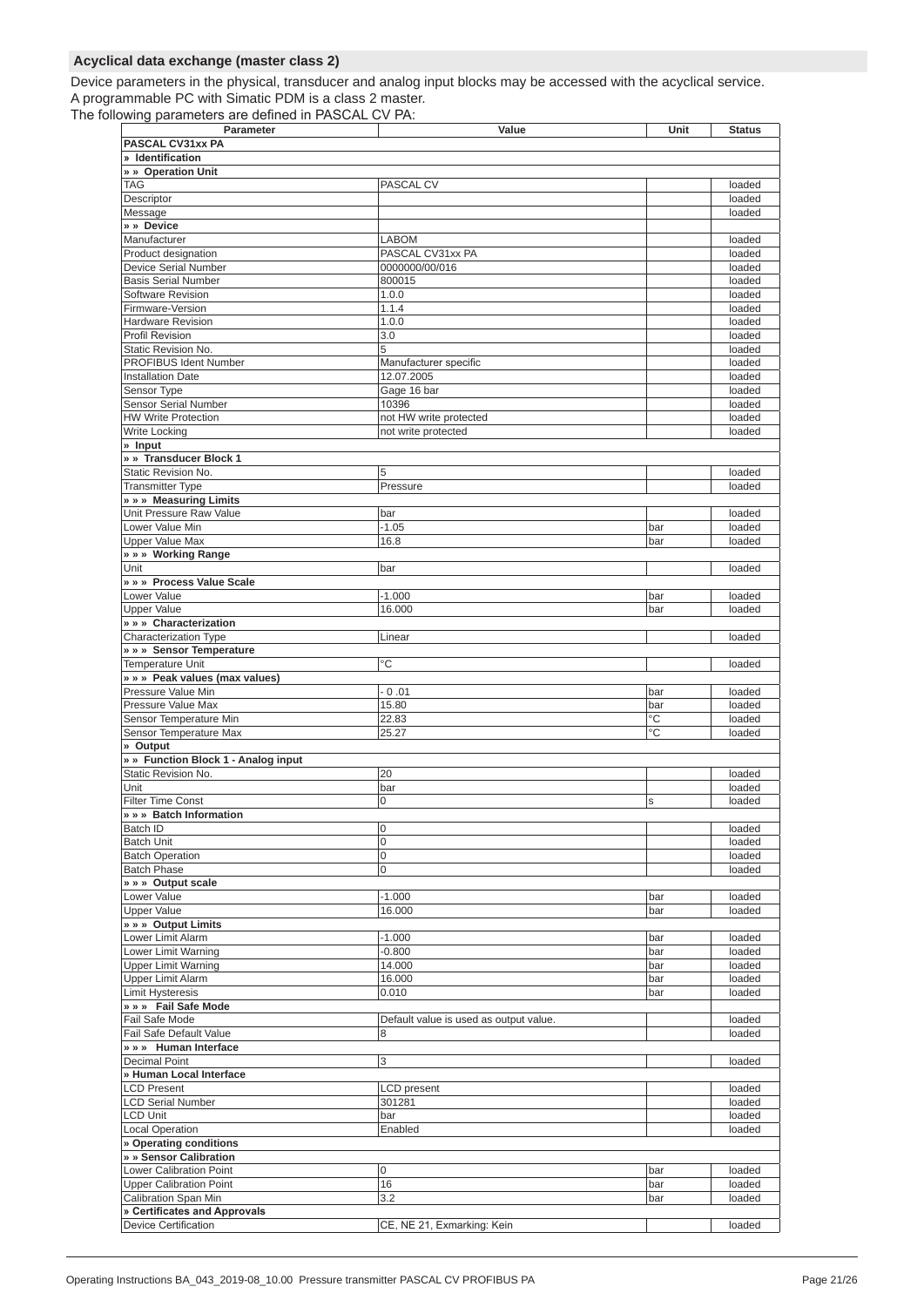The parameters have the following meaning:

#### **IDENTIFICATION**

#### **TAG**

This is an apparatus marking. The tag can be up to 32 characters long and the characters can be chosen at will. We recommend you use a unique tag for the field device in the system.

#### **Descriptor**

You may enter an additional description of the measuring point here. The description can be up to 32 characters long.

#### **Message**

You may enter any message you wish in the message field. For example, you may want to enter the date of the next device adjustment.

The message can be up to 32 characters long

# **Manufacturer**

Indicates the manufacturer of the field device. This is typically the name of the company that manufactured the device.

#### **Product designation**

The designation of a manufacturer's device type. The product designation comprises up to 16 characters.

#### **Device serial number**

It comprises 16 characters and is unique. The device manufacturer can thus be identified. This number describes the whole unit and all its modules.

#### **Basis serial number**

Six digit serial number for the basic module integrated in the device..

#### **Software Revision**

PROFIBUS communications software version.

#### **Firmware-Version**

Version of measured-value conditioning software.

#### **Hardware Revision**

Revision level of electronics.

#### **Profile Revision**

PROFIBUS PA profile version for process controllers.

#### **Static Revision No.**

Revision level of static data (stored in the device) associated with this block. The version number is incremented every time data is changed.

#### **PROFIBUS Ident Number**

PASCAL CV PA can be addressed via two different GSD files. Typically, the parameter is set to "manufacturer-specific," and the GSD file LAB 0954.GSD is used. If this file is not available, the parameter can be changed to "profile-specific" and the standard GSD file PA139700.GSD used.

#### **Installation Date**

The date on which the device was installed. You may select this date at will; it can have up to 16 characters.

#### **Sensor Type**

Describes the type of sensor fitted in the device (relative or absolute sensor including measuring range and sensor element).

#### **Sensor Serial Number**

Defines the actual serial number of the sensor in the device.

#### **HW Write Protection**

Can only be enabled/disabled with the device buttons. If write protection is enabled, no more parameters (except the bus address) can be changed.

#### **Write Locking**

Can be enabled/disabled per software.

#### **INPUT**

#### **Static Revision No.**

Revision level of static data (stored in the device) associated with this block. The version number is incremented every time data is changed.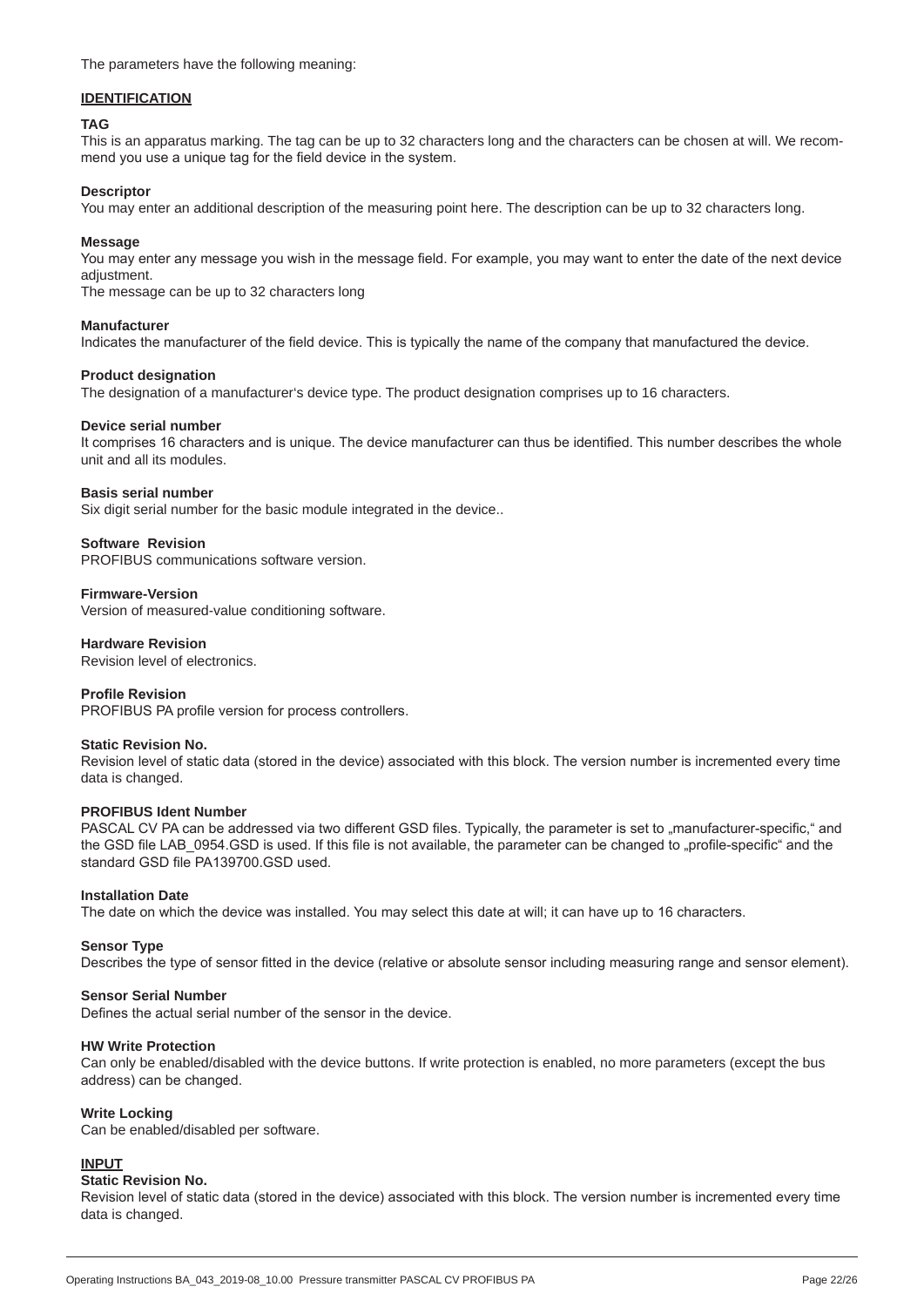#### **Transmitter Type**

Defines the device type (pressure or absolute pressure).

#### **Unit Pressure Raw Value**

Engineering unit for measured process pressure

#### **Lower Value Min**

Defines the lower limit of the measuring range.

#### **Upper Value Max**

Defines the upper limit of the measuring range

#### **Unit**

Engineering unit of the lower and upper range values for measured value scaling.

#### **Lower Value**

The measured value passed from the transducer block to the AI function block can be scaled. This parameter is the minimum value of input scaling.

#### **Upper Value**

The upper value is the maximum value of input scaling.

#### **Characterization**

Defines the type of linearization. Linear means that the measured value is processed without any alterations..

#### **Sensor Temperature**

The sensor temperature unit can be set here. The unit also applies to the maximum pointer temperatures.

#### **Pressure Value Min**

The minimum measured pressure value.

**Pressure Value Max** The maximum measured pressure value.

#### **Sensor Temperature Min**

The minimum temperature measured at the sensor.

#### **Sensor Temperature Max**

The maximum temperature measured at the sensor.

#### **Output**

#### **Static Revision No.**

Revision level of static data (stored in the device) associated with this block. The version number is incremented every time data is changed.

#### **Unit**

The unit of pressure value for the analog input block and the variable OUT (see figure on page 20)

#### **Filter time constant**

Duration of a 63 % rise in output due to a change in voltage at the input.

#### **Batch ID**

Identifies a particular batch, in order to allow device information (e.g. faults, ...) to be assigned.

#### **Batch Unit**

Identifies the assigned unit (e.g. dryer, ...) or the current master recipe.

#### **Batch Operation**

Identifies the current master recipe operation.

#### **Batch Phase**

Identifies the current master recipe step.

### **Lower Value**

Defines the lower value of output scaling in the output unit.

### **Upper Value**

Defines the upper value of output scaling in the output unit.

### **Lower Limit Alarm**

Output value at which a lower alarm is triggered.

 $B_{\rm eff}$  and  $B_{\rm eff}$   $B_{\rm eff}$   $B_{\rm eff}$   $B_{\rm eff}$   $B_{\rm eff}$   $B_{\rm eff}$   $B_{\rm eff}$   $B_{\rm eff}$   $B_{\rm eff}$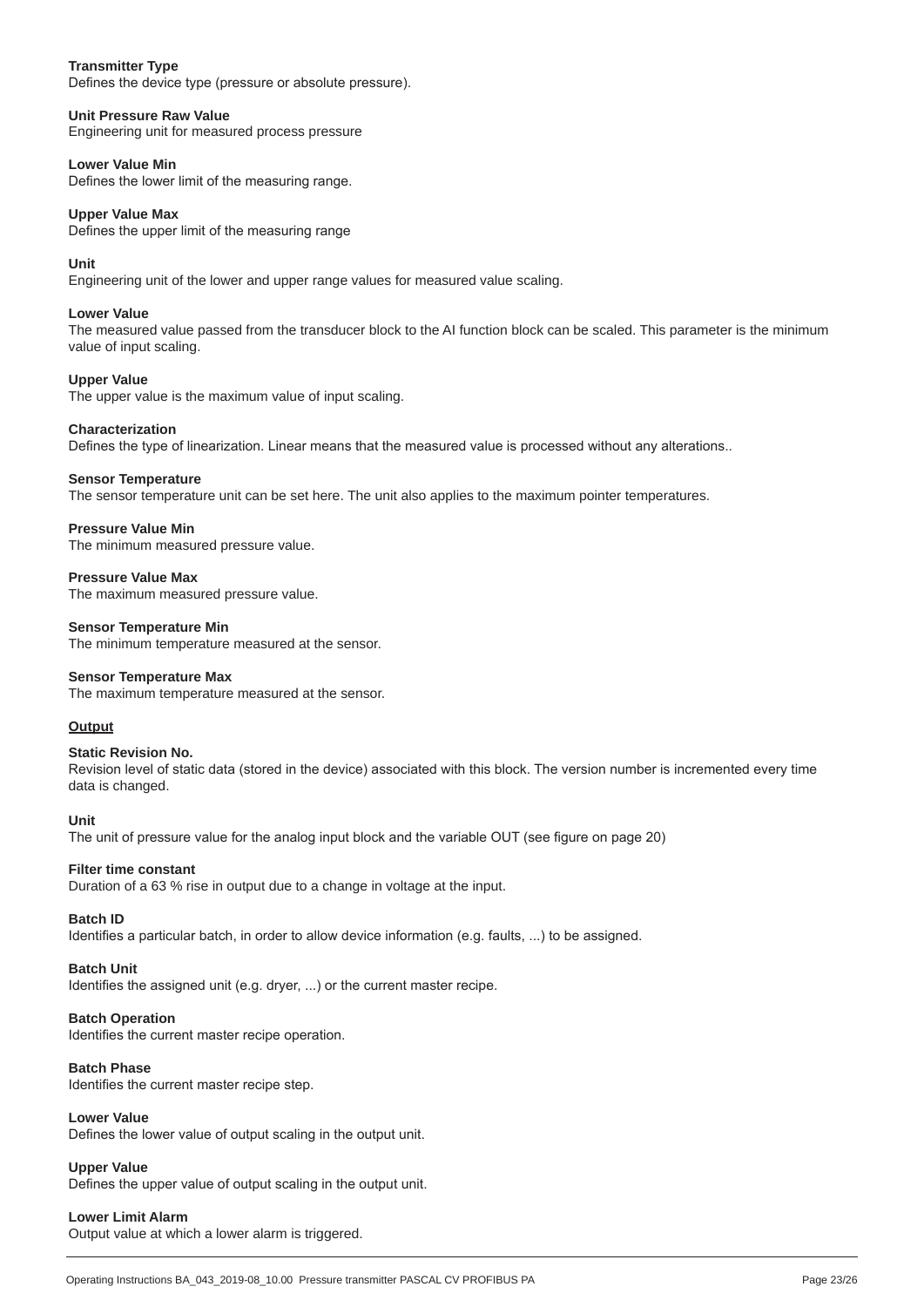#### **Lower Limit Warning**

Output value at which a lower warning is triggered.

#### **Upper Limit Warning**

Output value at which an upper warning is triggered

#### **Upper Limit Alarm**

Output value at which an upper alarm is triggered.

#### **Limit Hysteresis**

Hysteresis value that is added/subtracted to the lower/upper alarm and warning limits in order to rescind the alarm/warning.

#### **Fail Safe Mode**

Defines the response of the device when the actual network value is lost or the desired value status "Go to fail-safe mode" is returned.

The following responses are available:

- the default value is loaded to the output value
- save the latest valid output value
- the incorrectly calculated measured value is provided at the output

#### **Fail Safe Default Value**

The default setting for OUT when the actual measured value is lost and fail-safe mode is enabled: "The default value is loaded into the output value." The unit is the same as for OUT.

#### **Decimal Point**

Defines the number of decimal places for the AI block as displayed in the user interface (PDM).

#### **LCD Present**

Defines whether a display module is integrated in the device

#### **LCD Serial Number**

Contains the serial number of the built-in display module.

#### **LCD Unit**

Defines the engineering unit used in the pressure value display.

#### **Local Operation**

Defines whether the user can make changes on the local display module.

#### **Operating conditions**

**Lower Calibration Point** The lowest point at which the measuring signal was adjusted.

#### **Upper Calibration Point**

The upper point at which the measuring signal was adjusted.

#### **Calibration Span Min**

The minimum pressure should lie between the lower and upper adjustment points.

#### **Certificates and Approvals**

#### **Device Certification**

Indicates device certification and operation in explosion hazardous areas.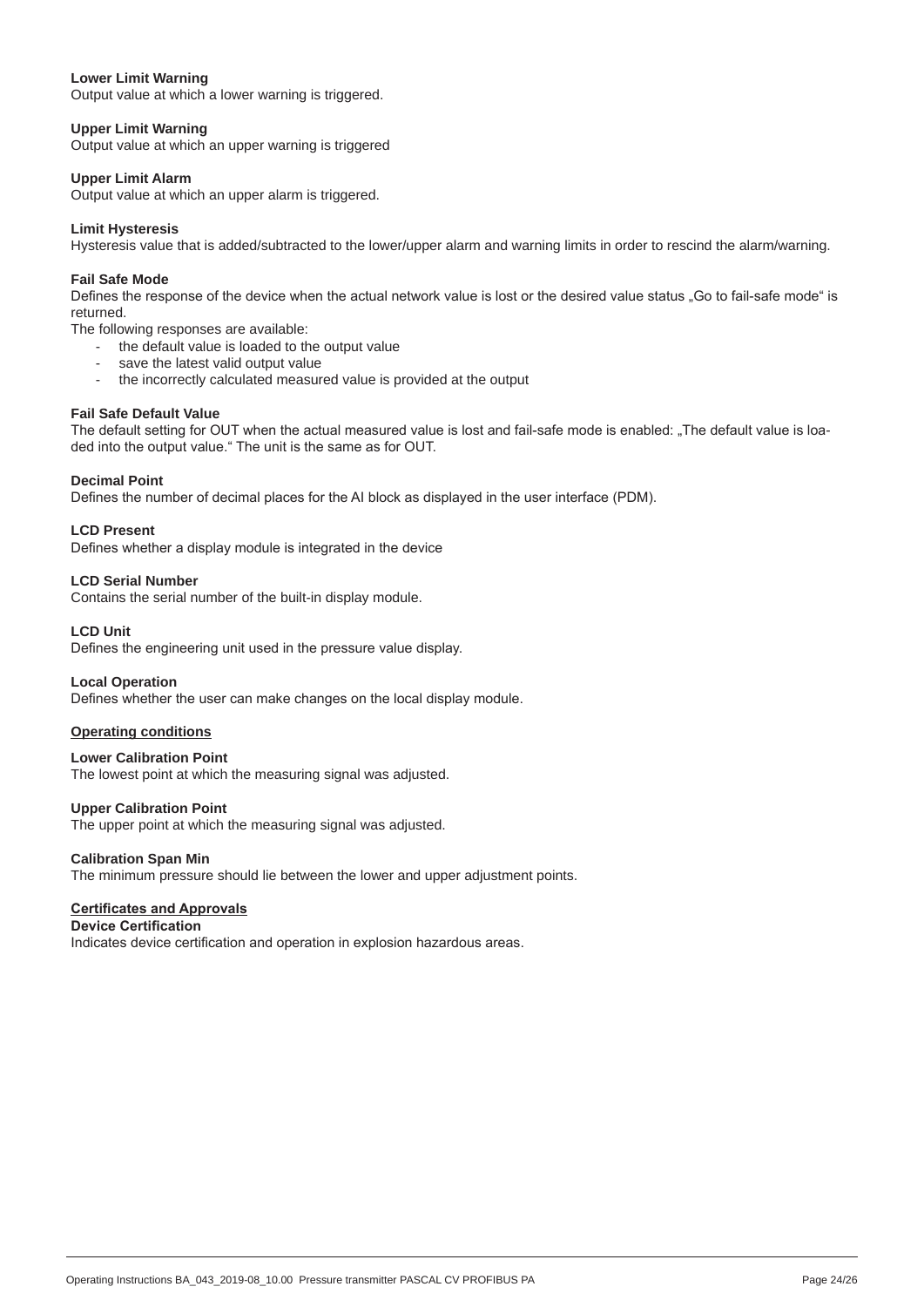#### **Device master and type files (GSD)**

PROFIBUS devices have different features. They differ with respect to the available functionality (e.g. number of I/O signals, diagnostic messages) or possible bus parameters such as baud rate and time watchdogs. These parameters are specific for each device type and manufacturer. In order to facilitate a basic plug & play configuration for PROFIBUS, electronic device data sheets (GSD files) have been created for the device communications features.

#### **GSD file for LABOM PASCAL CV31xx PA**

| #Profibus_DP                                                                         |                     |                            |
|--------------------------------------------------------------------------------------|---------------------|----------------------------|
| GSD_Revision                                                                         | $=$ 3               |                            |
| Vendor_Name                                                                          | = "Labom GmbH"      |                            |
| Model_Name                                                                           | $=$ "PASCAL CV31xx" |                            |
| Revision                                                                             | $=$ "3.0 (blue)"    |                            |
| Ident_Number                                                                         | $= 0x0954$          |                            |
| Protocol_Ident                                                                       | $= 0$               |                            |
| Station_Type                                                                         | $= 0$               |                            |
| FMS_supp                                                                             | $= 0$               |                            |
| Hardware_Release                                                                     | $=$ , 1.0"          |                            |
| Software_Release                                                                     | $=$ , 1.0.1"        |                            |
| Bitmap_Device                                                                        | $=$ "Lab0954n"      |                            |
| 31.25_supp                                                                           | $= 1$               |                            |
| 45.45_supp                                                                           | $= 1$               |                            |
| 93.75 supp                                                                           | $= 1$               |                            |
| MaxTsdr_31.25                                                                        | $= 100$             |                            |
| MaxTsdr_45.45                                                                        | $= 250$             |                            |
| MaxTsdr_93.75                                                                        | $= 1000$            |                            |
| Redundancy                                                                           | $= 0$               |                            |
| Repeater_Ctrl_Sig                                                                    | $= 0$               |                            |
| 24V_Pins                                                                             | $= 0$               |                            |
| Freeze_Mode_supp                                                                     | $= 0$               |                            |
| Sync_Mode_supp                                                                       | $= 0$               |                            |
| Set_Slave_Add_supp                                                                   | $= 1$               |                            |
| Min_Slave_Intervall                                                                  | $= 250$             |                            |
| Modular_Station                                                                      | $= 1$               |                            |
| Max_Module                                                                           | $= 1$               |                            |
| Max_Input_Len                                                                        | $= 5$               | ; maximum Input Length     |
| Max_Output_Len                                                                       | $= 0$               | ; maximum Output Length    |
|                                                                                      | $= 5$               |                            |
| Max_Data_Len                                                                         |                     | ; maximum In-Output Length |
| Slave_Family                                                                         | $= 12$              |                            |
| Max_Diag_Data_Len                                                                    | $= 20$              |                            |
| $Max_User_Prm_Data_Len = 3$<br>Ext_User_Prm_Data_Const(0) = $0x00$ , $0x00$ , $0x00$ |                     |                            |
|                                                                                      |                     |                            |
| ;----------- Description of extended DP features: ------------------                 |                     |                            |
|                                                                                      |                     |                            |
| $DPV1_Slave = 1$                                                                     |                     |                            |
| C2_Read_Write_supp                                                                   | $= 1$               |                            |
| C2_Max_Data_Len                                                                      | $= 128$             |                            |
| C2_Read_Write_required                                                               | $= 1$               |                            |
| C2_Max_Count_Channels                                                                | $= 1$               |                            |
| $Max_$ Initiate_PDU_Length = 52                                                      |                     |                            |
| C2_Response_Timeout                                                                  | $= 4000$            |                            |
| DPV1_Data_Types                                                                      | $= 1$               |                            |
|                                                                                      |                     |                            |
| ;--- Description of physical interface for async. and sync. transmission: ---        |                     |                            |
| Physical_Interface = $0$                                                             |                     | ; RS-485 Standard Copper   |
| Transmission_Delay_45.45                                                             | $= 0$               |                            |
| Reaction_Delay_45.45                                                                 | $= 0$               |                            |
| Transmission_Delay_93.75                                                             | $= 0$               |                            |
| Reaction_Delay_93.75                                                                 | $= 0$               |                            |
| End_Physical_Interface                                                               |                     |                            |
| Physical_Interface = 1                                                               |                     | ; IEC61158-2               |
| Transmission_Delay_31.25                                                             | $= 0$               |                            |
| Reaction_Delay_31.25                                                                 | $= 0$               |                            |
| End_Physical_Interface                                                               |                     |                            |
|                                                                                      |                     |                            |